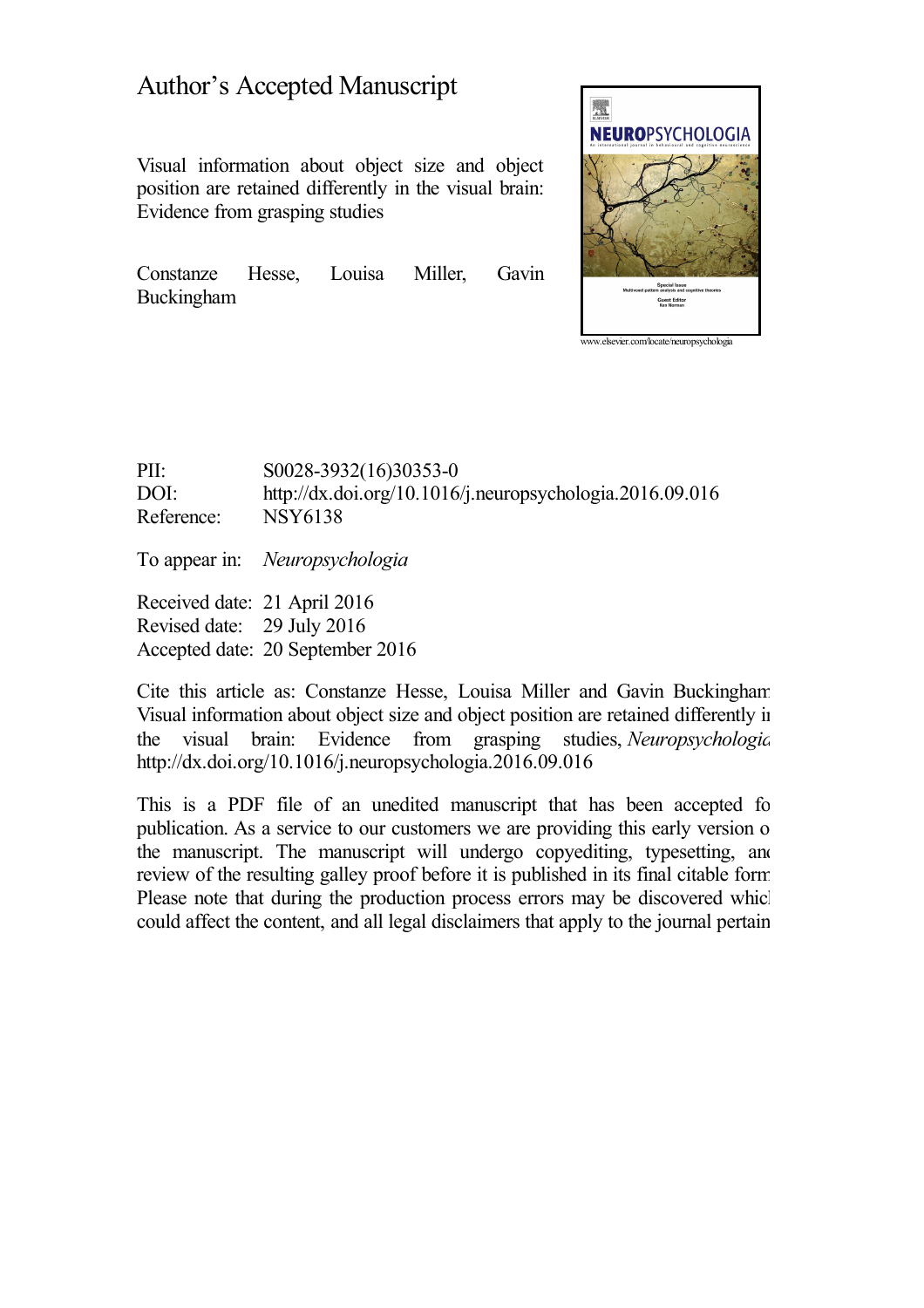# Visual information about object size and object position are

# retained differently in the visual brain:

# Evidence from grasping studies.

Constanze Hesse<sup>1\*</sup>, Louisa Miller<sup>2</sup> & Gavin Buckingham<sup>3</sup>

### 20/09/2016

RUNNING TITLE: "Visual information in grasping"

Keywords: perception, action, delay, grip forces, visual memory, dorsal-ventral<br>
RUNNING TITLE: "Visual information in grasping"<br>
\*Correspondence should be addrer<br>
Dr. Constanze Hesse<br>
School of r *\*Correspondence should be addressed to:*  Dr. Constanze Hesse ted School of Psychology University of Aberdeen King's Campus AB24 3FX United Kingdom e-mail: c.hesse@abdn.ac.uk phone: ++44 (0)1224 273215

<sup>&</sup>lt;sup>1</sup> School of Psychology, University of Aberdeen, UK

<sup>2</sup>Department of Psychiatry, University of Cambridge, UK

<sup>&</sup>lt;sup>3</sup> Department of Sport and Health Sciences, University of Exeter, UK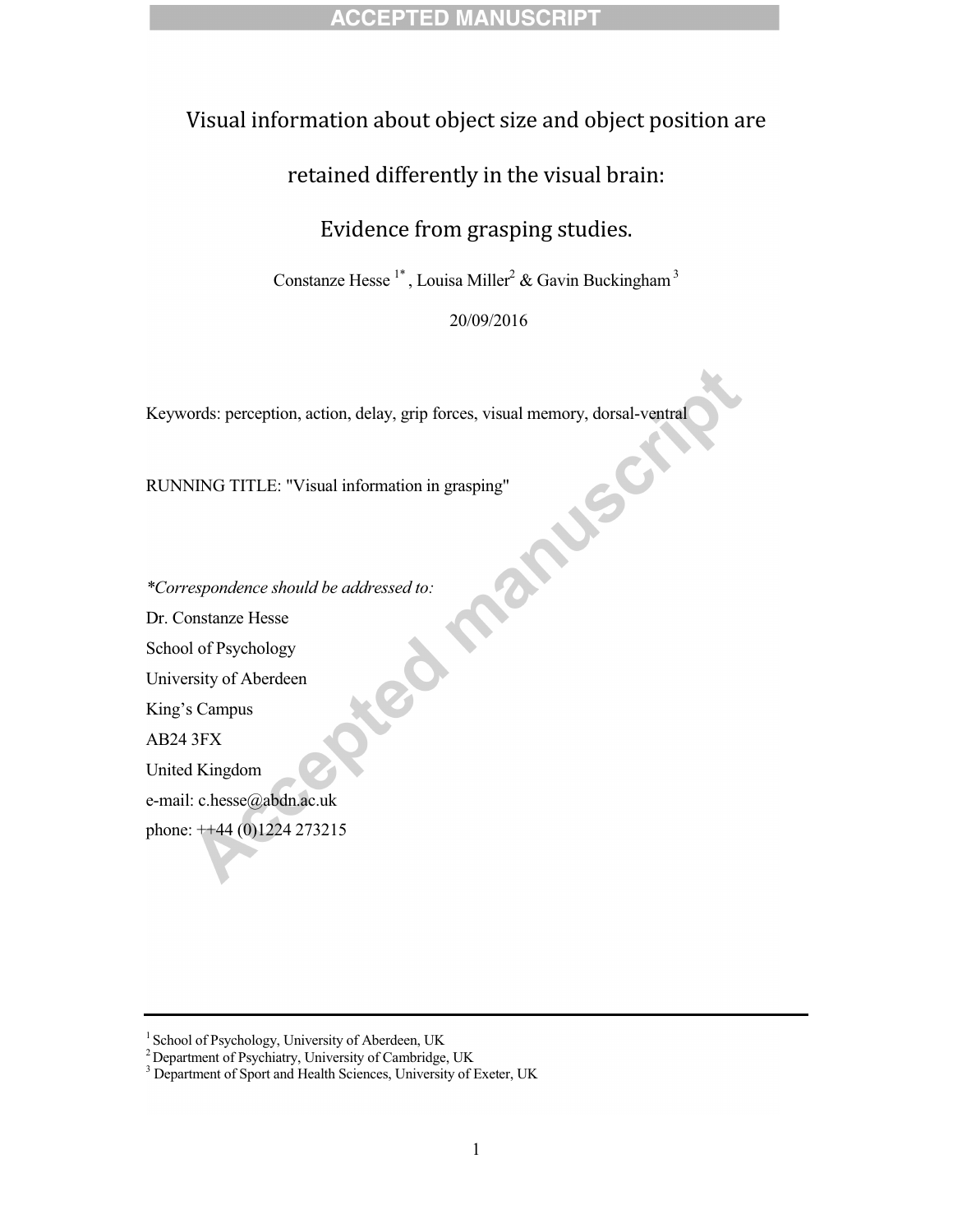#### **Abstract**

Many experiments have examined how the visual information used for action control is represented in our brain, and whether or not visually-guided and memory-guided hand movements rely on dissociable visual representations that are processed in different brain areas (dorsal vs. ventral). However, little is known about how these representations decay over longer time periods and whether or not different visual properties are retained in a similar fashion. In three experiments we investigated how information about object size and object position affect grasping as visual memory demands increase. We found that position information decayed rapidly with increasing delays between viewing the object and initiating subsequent actions – impacting both the accuracy of the transport component (lower end-point accuracy) and the grasp component (larger grip apertures) of the movement. In contrast, grip apertures and fingertip forces remained well-adjusted to target size in conditions in which positional information was either irrelevant or provided, regardless of delay, indicating that object size is encoded in a more stable manner than object position. The findings provide evidence that different grasp-relevant properties are encoded differently by the visual system. Furthermore, we argue that caution is required when making inferences about object size representations based on alterations in the grip component as these variations are confounded with the accuracy with which object position is represented. Instead fingertip forces seem to provide a reliable and confound-free measure to assess internal size estimations in conditions of increased visual uncertainty.

*keywords: perception, action, delay, grip forces, visual memory, dorsal-ventral* 

2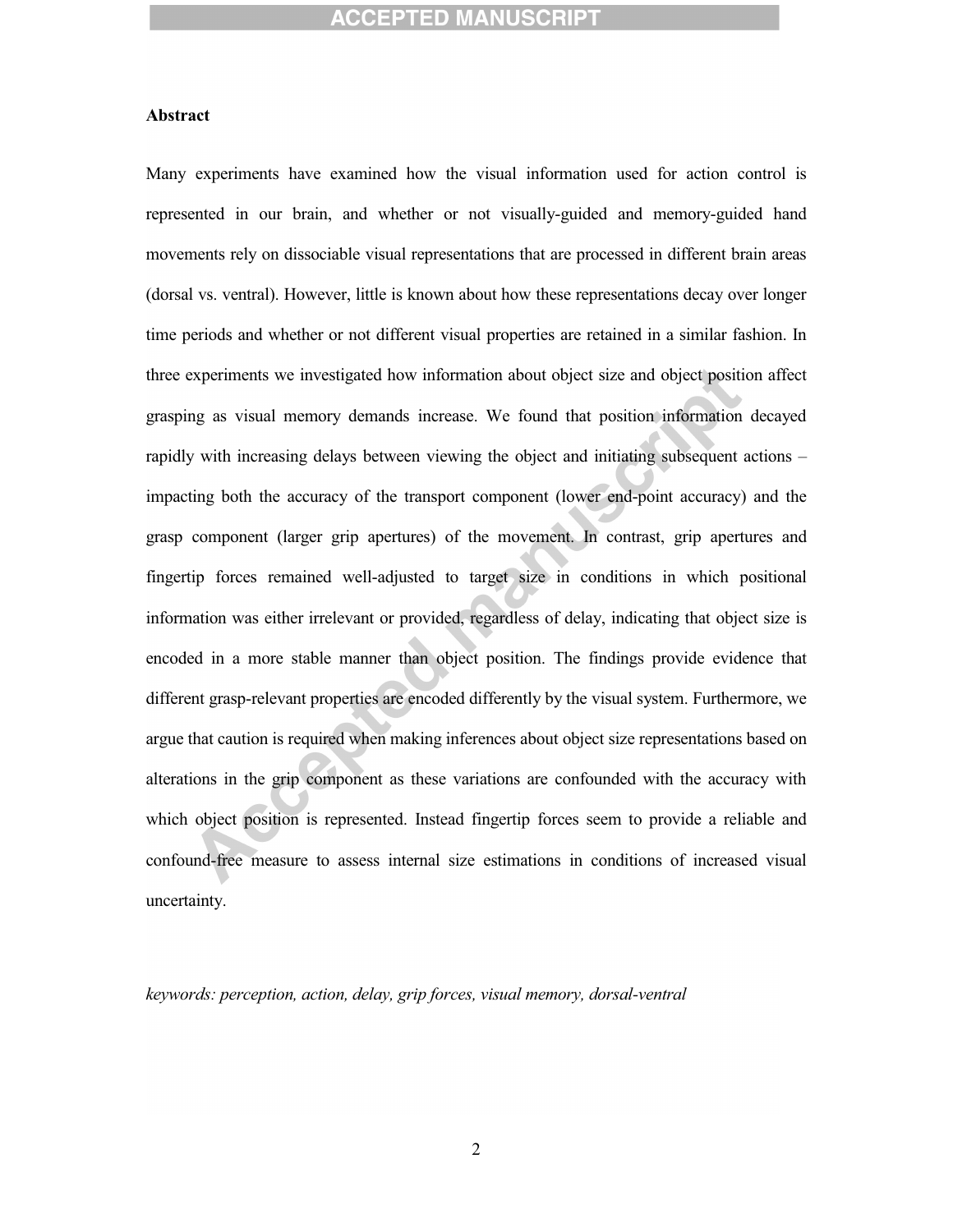#### **1. Introduction**

It is well-known that the planning, execution, and control of goal-directed hand movements relies on the availability of visual information (Jeannerod, 1984; Jeannerod, Long, & Baddeley, 1981; Milner & Goodale, 1995; Winges, Weber, & Santello, 2003; Woodworth, 1899). In order to successfully grasp an object, visual information about the object's position in the workspace, as well as its orientation, size, and shape must be processed and subsequently transformed into motor coordinates to perform the intended movement. Yet, successful reaching and grasping is obviously not limited to situations in which we are able to see the target object. In many everyday situations we are able to safely grasp objects without looking at them. When object vision is absent, motor programming has to rely on stored visual representations of the target object. To date, there is a vast amount of research examining how visually-guided movements differ from their memory-guided counterparts (for review see, Heath, Neely, Krigolson, & Binsted, 2010). Most studies report relatively consistent alterations in movement kinematics when vision of the object is prevented, with memory-guided movements typically being slower, less accurate, and more variable than their visually-guided counterparts (e.g., Elliott  $\&$ Lee, 1995; Hesse & Franz, 2010; Wing, Turton, & Fraser, 1986). There is, however, far less consensus about a) how long accurate visual representations persist (e.g., Elliott, Carson, Goodman, & Chua, 1991; Elliott & Madalena, 1987; Goodale, Kroliczak, & Westwood, 2005; Hesse & Franz, 2009; Westwood, Heath, & Roy, 2003) and b) if dissociable neural substrates underpin visually-guided and memory-guided hand movements (e.g., Connolly, Andersen,  $\&$ Goodale, 2003; Fiehler et al., 2011; Himmelbach et al., 2009; Lacquaniti et al., 1997; Singhal, Monaco, Kaufman, & Culham, 2013).

Regarding a possible functional dissociation between visually-guided and memory-guided grasping movements, Milner and Goodale (1995, 2006) suggested that interposing even brief delays between viewing an object and performing an action on this object causes a shift from direct visuomotor control (executed by dorsal stream areas) to a perceptual control mode primarily relying on ventral stream processing (see also, Westwood & Goodale, 2003; Westwood et al., 2003). To date, the question of whether or not visually-guided and memoryguided movements rely on dissociable visual representations that are processed in anatomically different brain areas (i.e., dorsal vs. ventral stream) is still controversial (for discussion see Franz, Hesse, & Kollath, 2009; Heath et al., 2010; Hesse & Franz, 2009; Himmelbach & Karnath, 2005; Milner & Goodale, 2008). Within this debate, however, very little attention has been paid to the question of whether decay functions differ for different relevant visual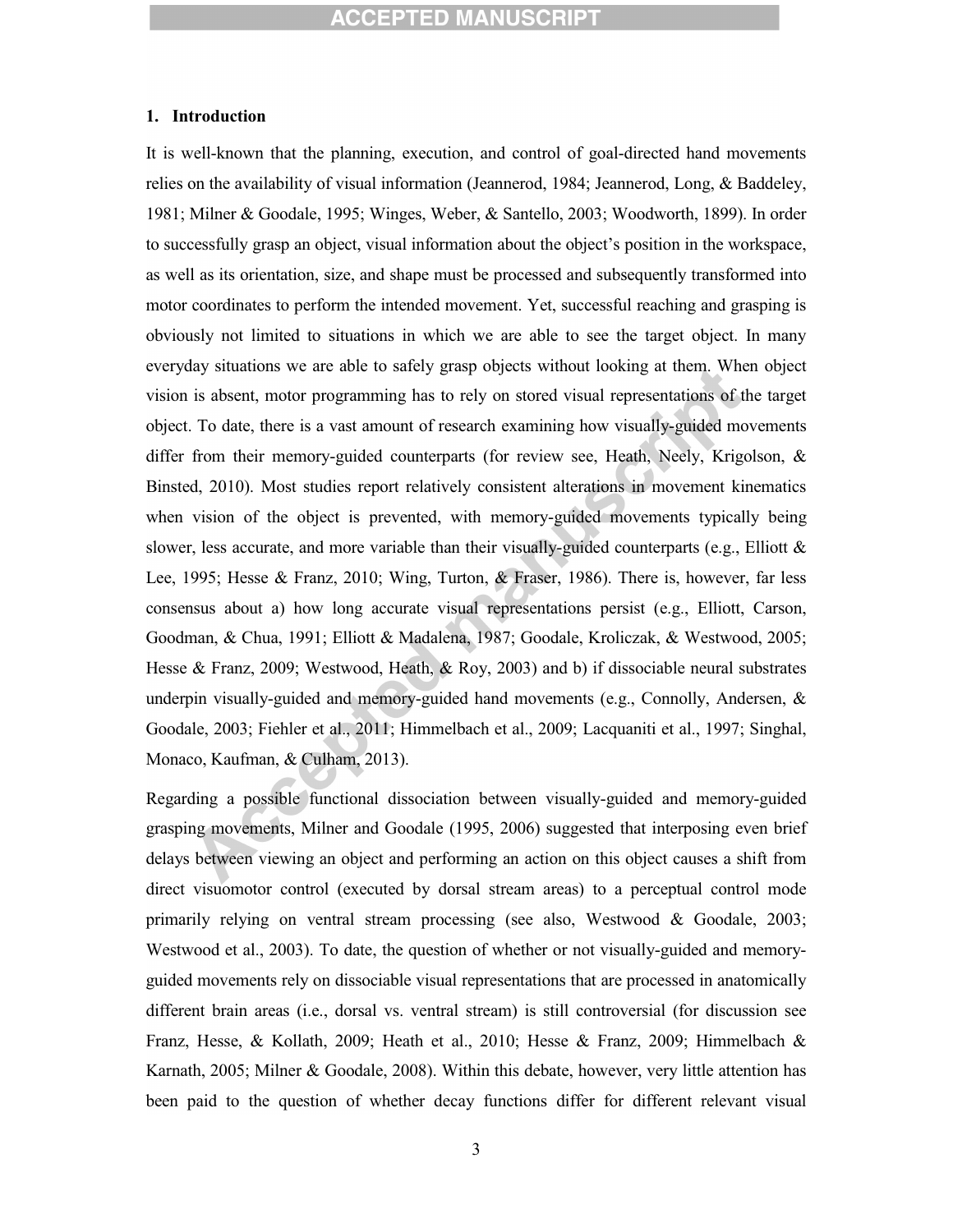features. This question is particularly intriguing as previous studies have clearly shown that the relevant visual representations guiding our actions decay over time (Binsted, Rolheiser, & Chua, 2006; Elliott & Madalena, 1987; Hesse & Franz, 2009; Rolheiser, Binsted, & Brownell, 2006). In this study, we were interested in examining how information about object size and object position is retained over longer delays.

There are good theoretical reasons to assume that decay functions may differ for size and position information. According to Jeannerod's (1984; 1995) seminal investigations, grasping movements consist of two independent visuomotor components: Firstly, the transport component that carries the hand to the location of the object relies on extrinsic object features such as the object's position in space. Secondly, the manipulation component that shapes the hand in anticipation of the grasp is based on the intrinsic object features such as the object's size and shape. The suggestion that there are dedicated visuomotor modules for reaching and grasping has also been supported by recent imaging research using functional MRI on human participants. These studies demonstrated that there are distinct activation patterns for grasping (Binkofski et al., 1998; Cavina-Pratesi, Monaco, et al., 2010; Culham, 2004) which are different from those observed in reaching (Connolly et al., 2003). Based on the theoretical and empirical evidence that object position and object size are two distinct characteristics, which are dealt with by separate neural substrates (Culham & Valyear, 2006; Monaco, Sedda, Cavina-Pratesi, & Culham, 2015), it is reasonable to assume that these target characteristics might be affected differently by the introduction of a pre-response delay.

Here, we hypothesised that the representation of target size (an intrinsic feature) is more longlived than the representation of object position (an extrinsic feature) in the visuomotor system. Previous studies have often implicitly assumed that memory of size is much more precise than memory of position (e.g., Jakobson & Goodale, 1991; Schlicht & Schrater, 2007; Smeets & Brenner, 2008; Wing et al., 1986). This seems a natural assumption to make as the relative positions between observer and target constantly change as we move through our environment, and there would thus be no merit in storing these positions over longer time periods. In contrast, object size remains relatively stable from one interaction to the next, and is unaffected by our own movements (see Milner & Goodale, 2006 for a similar argument). If intrinsic properties are stored for longer time periods then the grasp component that is primarily based on these intrinsic object properties (i.e. target size) should be less affected by the introduction of a pre-response delay than the transport component that is based on extrinsic information about the object's position. Support for this idea comes from a range of studies on both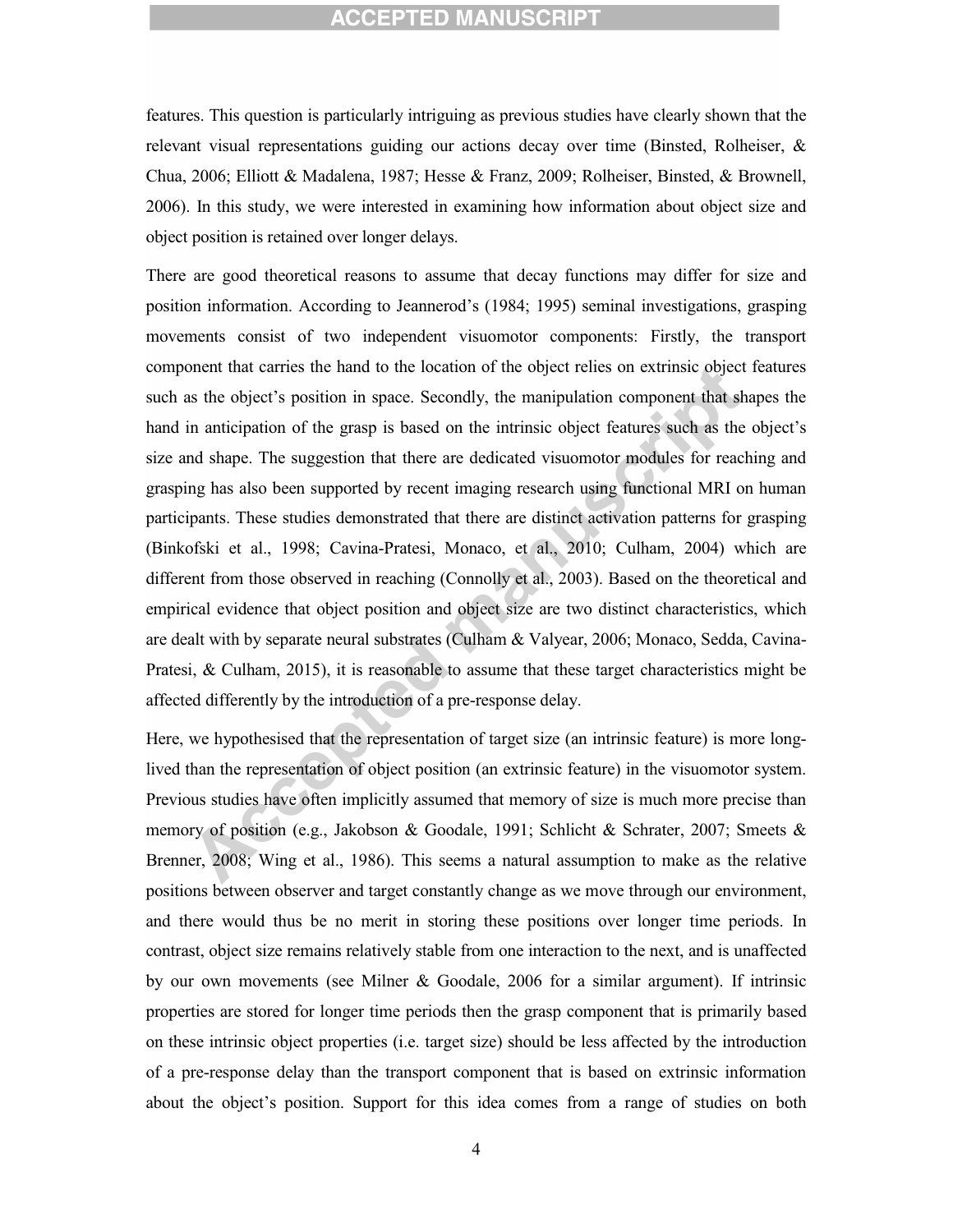reaching and grasping movements that consistently show that humans tend to misestimate the position of a target when a pre-movement delay is introduced (e.g., Bradshaw & Watt, 2002; Elliott et al., 1991; Heath & Binsted, 2007). In contrast, findings regarding the grip scaling after delay are less consistent. While generally the hand opens wider after delay, several studies have shown that the hand opening remains well-scaled to the object's size (e.g., Hesse & Franz, 2009; Hu, Eagleson, & Goodale, 1999; Hu & Goodale, 2000), suggesting that size information is much less affected by the introduction of a delay than position information. Unfortunately, in standard grasping tasks that require participants to reach out for an object placed some distance away from their hand's starting position, spatial errors in reaching are usually confounded with postural errors in grip formation (Wing et al., 1986). Indeed, Cavina-Pratesi, Ietswaart, Humphreys, Lestou, and Milner (2010) have shown that the failure of optic ataxia patients to scale their hand accurately to object size is a consequence of making inaccurate reaching movements, rather than an intrinsic visuomotor impairment. This finding further supports the notion that the observed increases in grip apertures after delay are likely to be a direct consequence of the fact that the sensorimotor system adjusts for uncertainty about the object's position by increasing the safety margin between hand and object. On the other hand, Bradshaw and Watt (2002), who found that both the transport component (decreased reaching accuracy) as well as the grasp component (increased maximum grip aperture) are affected similarly by the introduction of pre-response delays, interpreted their data as evidence that the extrinsic and intrinsic object features (i.e. position and size) show similar temporal constraints. As the observed changes in transport accuracy did not directly correspond to the observed changes in grasp accuracy they questioned the conclusion that changes in grip aperture are a mere consequence of the decreased movement accuracy.

The fact that, in a standard grasping task, alterations in transport accuracy (such as misreaching) usually also generate alterations in the grasp aperture (i.e. wider hand opening) is likely the reason why it is still unclear whether or not different object properties are retained differently in the visual brain. In three experiments, we investigated whether the observed kinematic changes in the grip component are a secondary consequence of an increased tendency to misreach (i.e. misjudge the object's position) after delay or can at least partly be attributed to a decay in the object size representation. In Experiment 1 we adopted a paradigm similar to that implemented by Cavina-Pratesi and colleagues (2010) to measure how the introduction of a delay affected grip pre-shaping and scaling depending on whether a long transport phase or no transport phase was required to reach the target. If grasp pre-shaping is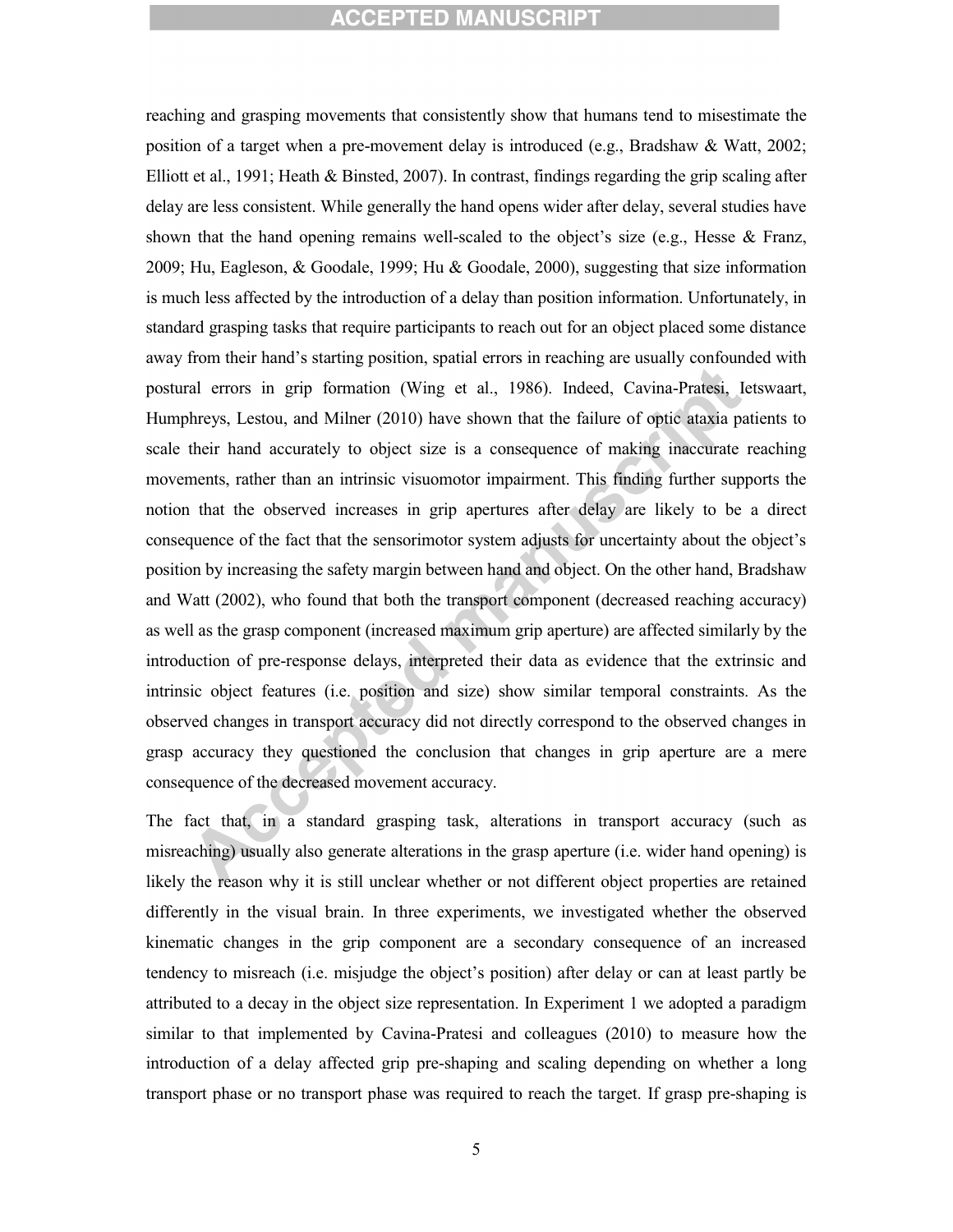affected by the length of the pre-movement delay in conditions in which the hand needs to be transported to the object, but not in conditions in which no transport movement is involved, then this would suggest that position information and size information are subject to different decay characteristics. In Experiment 2 we dissociated size and position information by a) keeping the object's location visible at all times while varying memory demands on only the size information and b) keeping the object's size constant and varying the memory demands on the position information only. Finally, in Experiment 3, we measured the finger-tip forces used to grip and lift the objects as an alternative measure for remembered object size. It is wellestablished that visual information about object size is used to estimate the object's weight (Brenner & Smeets, 1996; Flanagan, Merritt, & Johansson, 2009), and that changes in the estimated size are reflected in the grip and lift forces applied to objects when picking them up (Buckingham & Goodale, 2010; Gordon, Forssberg, Johansson, Eliasson, & Westling, 1992). However, to our knowledge, no study has yet investigated how size information, as reflected by grip forces, varies across different pre-response delays. We predicted that, if size information is stored in a more enduring form than position information, fingertip forces should remain tuned to object size regardless of the pre lift-off delay, and even when hand transport is required.

#### **2. Experiment 1**

#### **2.1. Methods**

#### *2.1.1. Participants:*

Thirty-four volunteers (12 male, mean age 25 years, age-range 18–40 years) were recruited from the University of Aberdeen staff and student population, via posters and an online advert. All participants were right-handed by self-report, had normal or corrected-to-normal vision, and no known motor deficits. Participants were reimbursed with £5 per hour of participation. The experiment was approved by the ethics committee of the School of Psychology at the University of Aberdeen, and all participants provided informed consent before participating.

ted

#### *2.1.2. Setup and Stimuli:*

Participants were seated comfortably on a height-adjustable chair in front of a table within a lit room. In front of them, a wooden board was secured to the table top at which the target objects were placed. Small wooden dowels (height: 10 mm, diameter 5 mm) served as anchoring pegs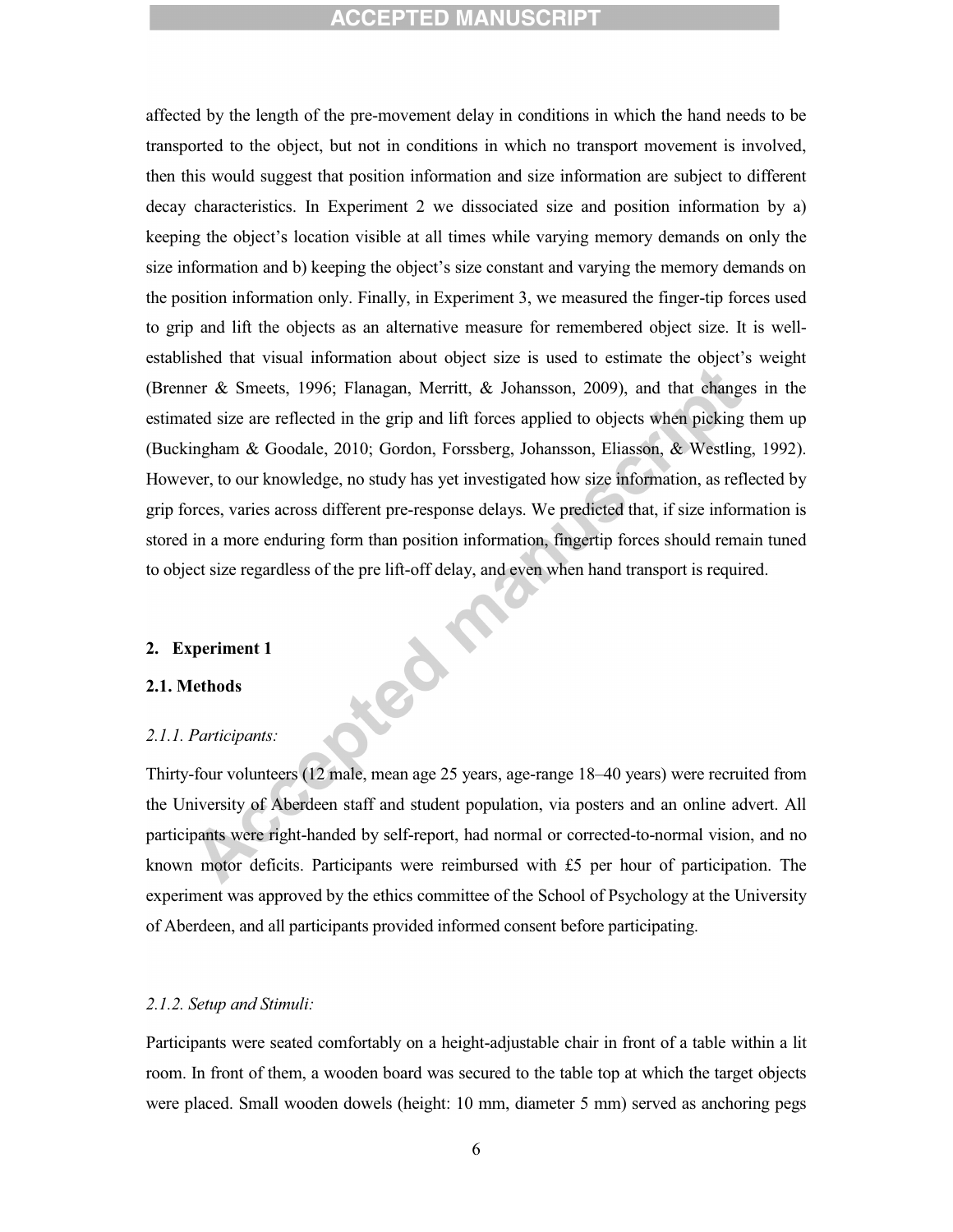for the targets and as the start position for the hand. The target objects were black wooden blocks with a constant width and depth of 20 mm and three varying lengths (40 mm; 50 mm; 60 mm).

Depending on the experimental condition (far hand transport vs. no hand transport) the targets were placed at different positions on the board. In the far transport condition, the target was placed at a distance of 300 mm from the start position. To ensure a comfortable grasp in the no transport condition, targets were placed on a small platform on the table top (height: 40 mm, length 160 mm, width 120 mm). Participants rested their hand next to the platform on the table and pinched the starting pin located on the platform with their index finger and thumb. The target object was aligned centrally with the starting pin and placed 30 mm to the left of it (corresponding to a 20 mm distance between the edge of the target and the starting pin, see Figure 1A). With the hand in this position, the target object could be grasped comfortably without moving the wrist away from its resting position. To make it easier for participants to keep their hand stationary during the grasp, they were instructed to maintain contact with a Velcro strip that was attached to the side of the platform until the target was grasped. In addition, the experimenter visually monitored their movements.

An infra-red based Optotrak 3020 system (Northern Digital Incorporation, Waterloo, Ontario, Canada) was used to record participants' hand movements. Two small infrared light-emitting diodes (IRED) were attached to the nails of the right thumb and the right index finger. One additional IRED was placed on the table next to the target object. Each target block had one reflective side which faced an Optotrak marker secured to the table, providing a small signal when the block was moved (see Franz, Scharnowski, & Gegenfurtner, 2005 ; Figure 3f for illustration of this procedure). Prior to the experiment, the system was calibrated such that the Cartesian coordinate system was aligned with the top surface of the table. The position of all markers was recorded with a sampling rate of 200 Hz. Liquid–crystal shutter goggles (PLATO Translucent Technologies, Toronto, Ontario; Milgram (1987)) were used to control participants' vision during the experiment. The experiment was programmed in Matlab using the Optotrak Toolbox (Franz, 2004).

*2.1.3. Procedure:*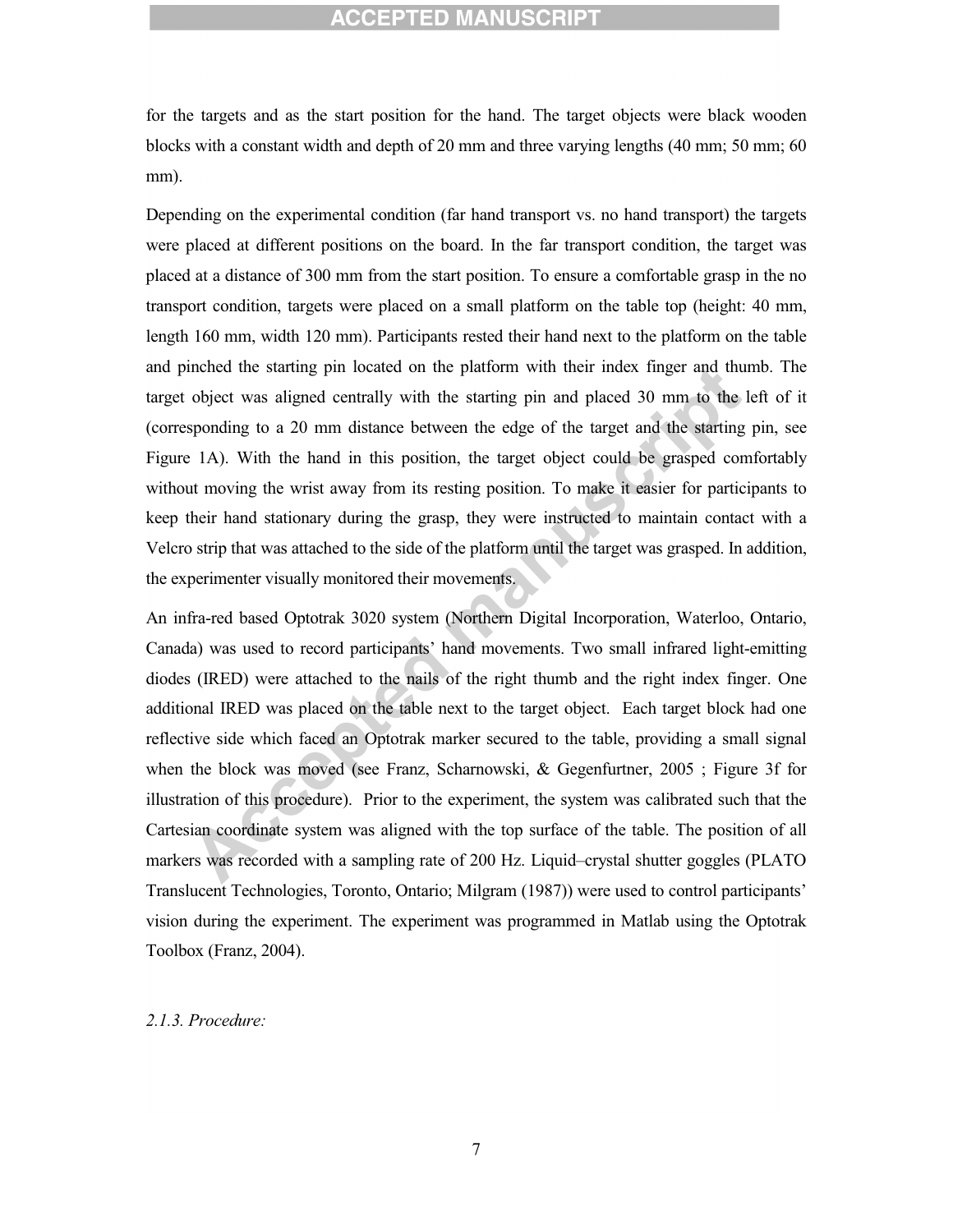This experiment followed a mixed design, with half the participants  $(N=17)$  participating in the far transport condition and the other half undertaking the no transport condition. All participants completed five different visual conditions within each transport condition (explained below).

In all tasks, each trial began with the participant pinching the start position between index finger and thumb and the hand resting on the table. The shutter glasses occluded vision until the start of each trial. The experimenter placed one of the target blocks at its designated position and initiated the trial manually with a key press. Subsequently the shutter glasses would open for a preview period of 1 s. Participants were instructed to view the target during this preview period but to wait until an auditory start signal was presented (1000 Hz, 100 ms) before moving towards the target. As soon as they heard the signal, they had to grasp the target along its length (the only dimension that varied between trials) using their thumb and index finger (precision grip). Participants were instructed to lift the object off the pin and place it back on the table next to the pin. Each trial lasted for 4 seconds. After this, the Optotrak stopped measuring and the experimenter prepared the next trial. If participants failed to grasp the object within this time limit the trial was marked as an error and repeated at a random position later in the experiment. The only difference between the far transport condition (standard grasping task) and the notransport condition was the distance at which the target was placed (see Figure  $1A$ ) – in the far transport condition the hand needed to cover a distance of about 300 mm to reach the target object, whereas no hand movement was required in the no transport condition and participants only moved their index finger and thumb for grasping.

Five different vision conditions were implemented to successively increase memory demands in both grasping tasks. In the *full-vision condition (FV)*, the shutter glasses remained open after the go-signal providing participants with full-vision of their hand and the target object during grasping. In the *open-loop after movement initiation condition (OLM)*, the shutter glasses closed as soon as participants had moved one of their fingers more than 15 mm away from the start position in either x or z dimension and/or more than 20 mm away in y-dimension (the larger margin for the y-dimension was used as, depending on participants finger thickness, a 15 mm distance between marker and start position pin could be exceeded with a resting hand). In the *open-loop after start signal condition (OLS),* the shutter glasses closed simultaneously with the start signal. Hence, the only difference between the OLM and the OLS condition was whether vision was available during the reaction-time interval. Finally, two delay conditions were tested implementing either a 2 second (2s-D) or a 5 second delay (5s-D) between the preview period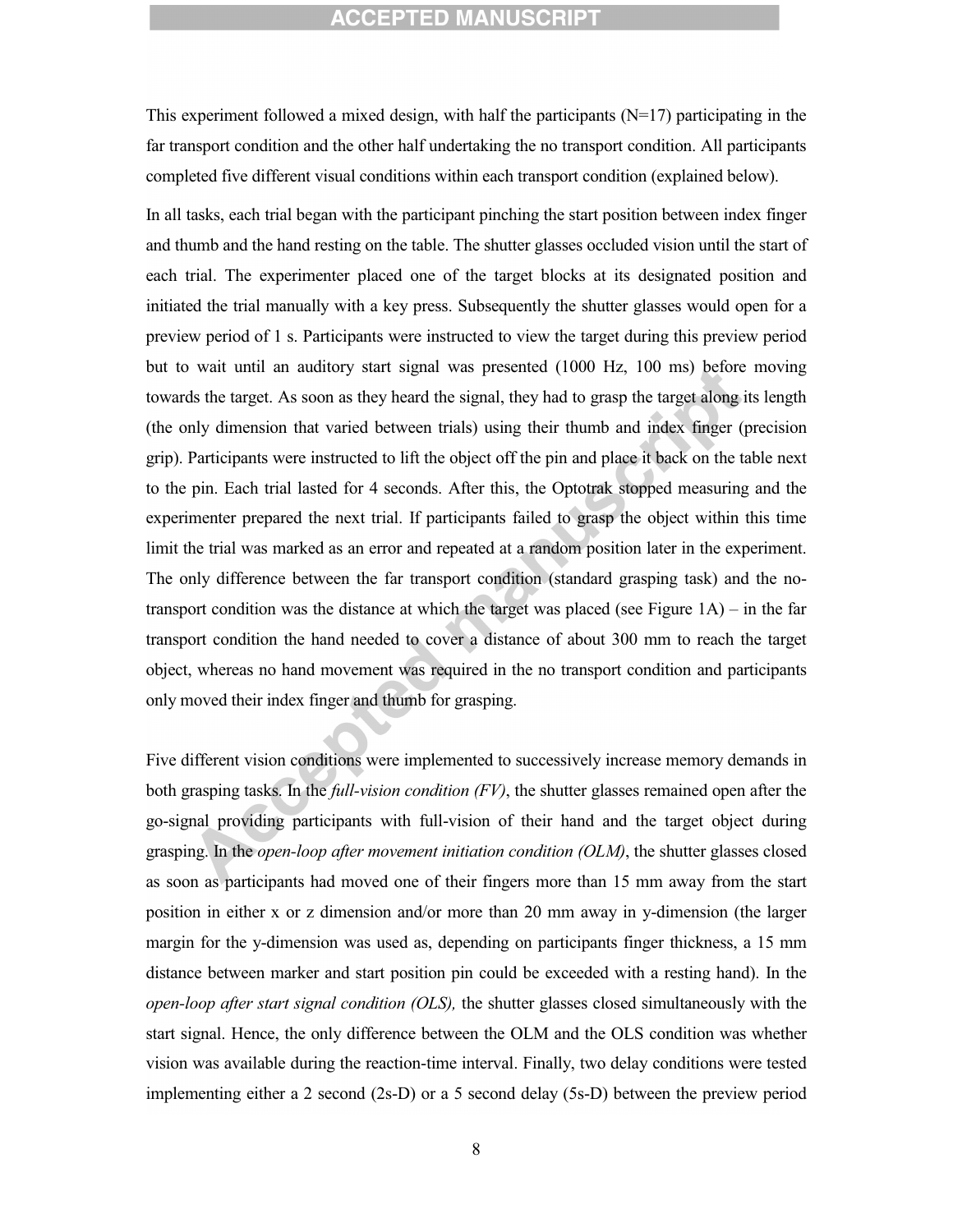and the start signal. In both conditions, the shutter glasses closed after the preview interval and remained closed during the delay period after which the start signal was presented. Again, in these delay conditions participants performed their movements without vision of the hand or target (for a graphical illustration of the different vision conditions see Hesse and Franz (2010), Figure 1a).

Vision conditions were blocked and partially counterbalanced across participants. Within each block, the three target sizes were presented eight times in a randomised fashion resulting in 24 trials per block. Each block was preceded by three practice trials (one per stimulus size) to familiarise participants with the task.

#### *2.1.4. Data analysis*

From the 3D position data of the markers we calculated the resultant velocity. Movement onset was defined as the first frame in which one of the markers exceeded a velocity of 0.025 m/s. Contact with the object was defined as the point at which the velocity of one of the finger markers dropped below 0.05 m/s in far transport task and  $0.025$  m/s in the no transport task, or if the velocity signal recorded by the object marker exceeded 0.05 m/s (whichever occurred first). Maximum Grip Aperture (MGA) was calculated as the maximum 3D-distance between thumb and index finger during movement time, which was defined as time between movement onset and object contact. To calculate the hand position at the end of the movement (independent of object size), we determined the midpoint between index finger and thumb. From these midpoints, endpoint variability (variable error) was calculated by determining the surface area of the 95% endpoint confidence ellipses (see Messier & Kalaska, 1997; 1999 for similar procedure). Endpoint variability was determined in the *x* and *y* dimension only, as height of the objects was constant throughout the experiment.

Trials were excluded if data were missing around the point of MGA, or if our procedure was unable to determine the point of contact with the object correctly. Applying these criteria resulted in the exclusion of 4% of all trials.

Data were analysed using analysis of variance (ANOVA). When the sphericity assumption was violated, alpha values were adjusted using Greenhouse-Geisser correction (Greenhouse & Geisser, 1959) and eta (ε) is provided. Bonferroni-Holmes corrections were used for post hoc comparisons. A significance level of  $\alpha$  = .05 was used for all statistical analyses.

#### **2.2. Results and Discussion**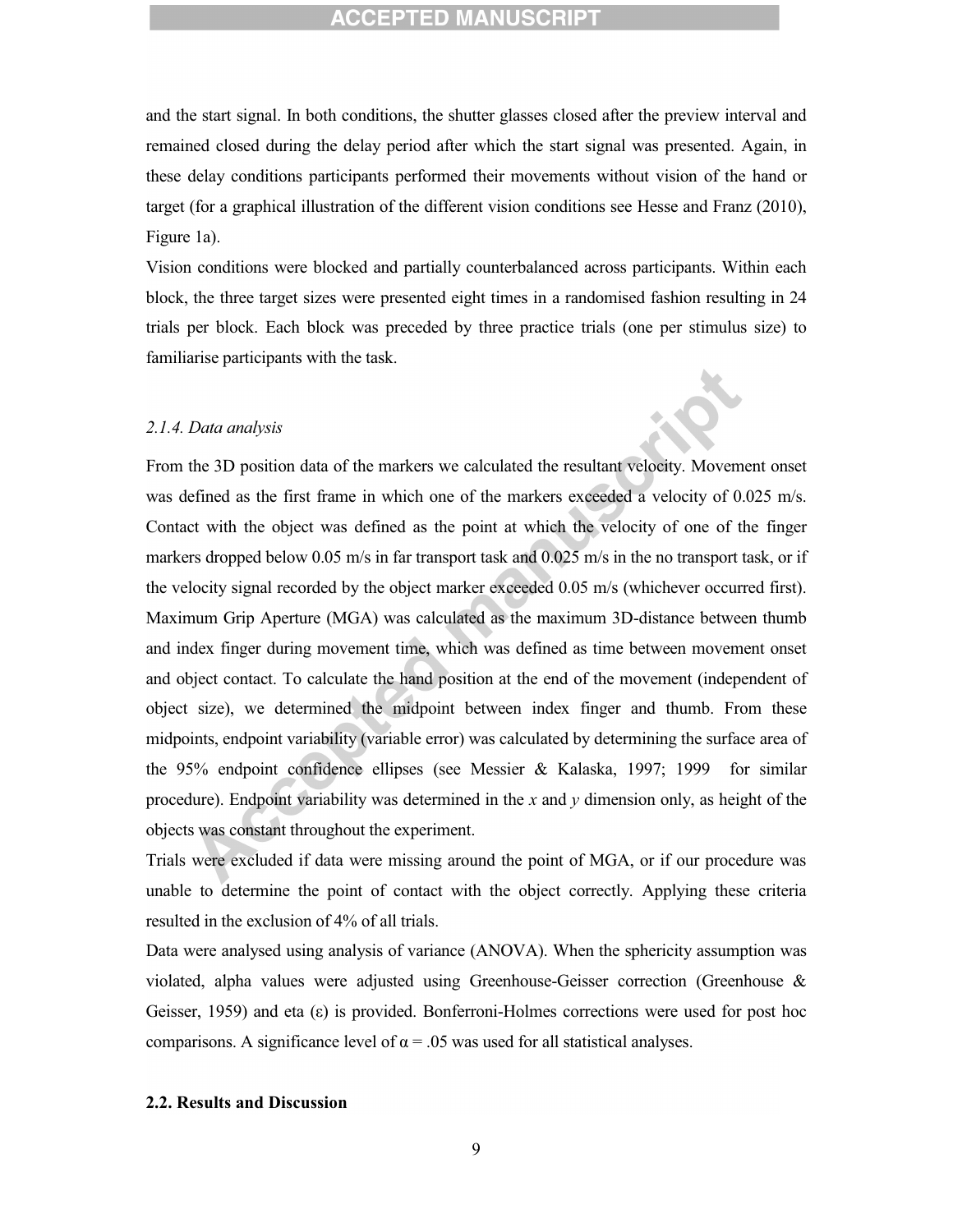Our main interest was in the question of whether the previously-observed increase in MGA when vision is occluded prior to movement onset can primarily be attributed to an increased uncertainty about the object's position, or if this parameter also reflects some uncertainty about the object's size. If MGA is increased solely in order to obtain a larger safety margin to compensate for increased uncertainty about the object's position, then MGA should be larger in the far transport conditions and the effect of removing visual feedback should be more pronounced in this condition. The data were analysed with a 2 (transport: far vs. no) x 3 (object size: 40/50/60 mm) x 5 (vision condition: FV/OLM/OLS/2s-D/5s-D) mixed ANOVA. The analysis revealed a significant main effect of the between group factor transport,  $F(1,32)=17.0$ , p<.001,  $\eta_p^2$ =0.35. On average, participants opened their hand 11.9 mm  $\pm$  2.9 mm wider in the far transport condition than in the no transport condition (see Figure 2A). Furthermore, there was a significant main effect of object size,  $F(2,64) = 327.08$ ,  $p<.001$ ,  $\varepsilon = 0.62$ ,  $\eta_p^2 = 0.91$ , as well as of vision condition,  $F(4,128) = 19.56$ , p<.001,  $\varepsilon = 0.69$ ,  $\eta_p^2 = 0.38$ . These main effects indicate that, as expected, MGA increased with increasing object size and increasing memory demands. Importantly, however, both effects were mediated by respective transport condition as confirmed by significant interaction effects between vision condition and transport,  $F(4,128) = 6.03$ , p=.001,  $\eta_p^2$ =0.16, as well as between object size and transport, F(2,64) = 5.19, p=.022,  $\eta_p^2$ =0.14. These interaction effects indicate a) that increasing memory demands resulted in larger increases in the MGA in the far transport condition (FV-5s-D difference:  $12.3 \text{ mm} \pm 2.3 \text{ mm}$ ) than in the no transport condition (FV-5s-D difference: 4.2 mm  $\pm$  1.3 mm) and b) that MGA was more sensitive to increases in object size in the no transport conditions than in the far transport conditions (see Figure 2). Finally, there was also an interaction effect between vision condition and object size,  $F(8,256) = 3.35$ , p=.005,  $\varepsilon = 0.68$ ,  $\eta_p^2 = 0.10$ , suggesting that participants were less sensitive to changes in object size after increased delay periods. The three-way interaction did not reach significance ( $p=0.055$ ,  $\eta_p^2=0.06$ ).

To better understand these interaction effects, and how the availability of vision affected the responsiveness of the MGA to object size changes in the two different transport conditions, we also calculated the slopes of the linear regression function relating the MGA to the three different object sizes. The slopes of these functions were calculated separately for each participant in each of the different vision conditions. Previous studies have shown that, when they have full vision, humans usually scale their grip to object size with an average slope of 0.82 (Smeets & Brenner, 1999). That is, an increase in object size of 10 mm would result in an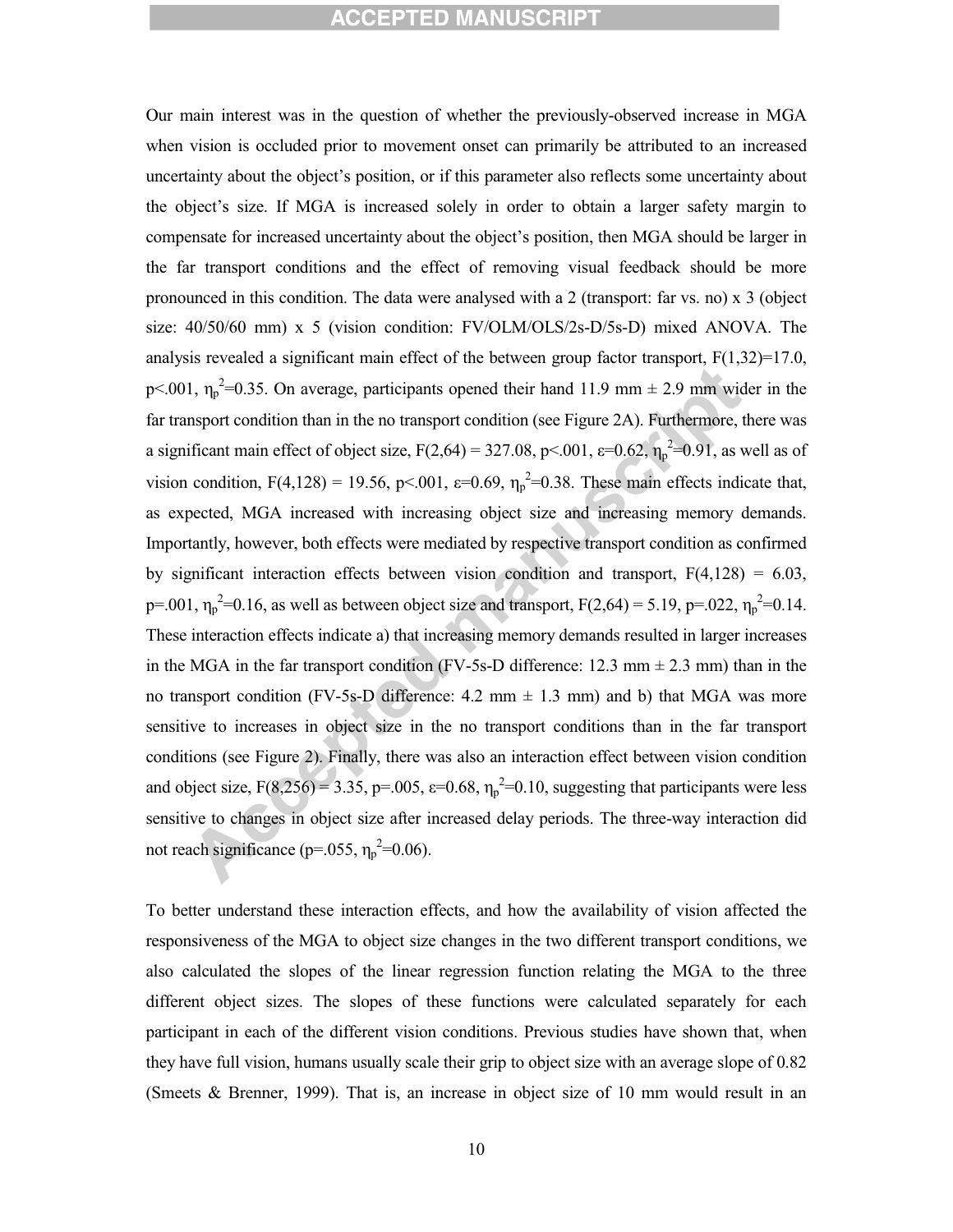increase of MGA of about 8 mm. Thus, the closer the slope is to zero the more poorly the grip is scaled to object size. As these slopes are considered to represent an internal size estimate, we hypothesised that if size is encoded in a stable fashion, the slopes should be equivalently steep across all vision conditions. A 2 (transport: far vs. no) x 5 (vision condition: FV, OLM, OLS, 2s-D, 5s-D) mixed model ANOVA was computed on the slope data. This analysis revealed a significant main effect of vision condition,  $F(4,128)=5.01$ ,  $p=.004$ ,  $\varepsilon=0.67$ ,  $\eta_p^2=0.13$ . More importantly, however, there was also a significant interaction effect between vision and transport, F(4,128)=3.39, p=.026,  $\varepsilon$ =0.67,  $\eta_p^2$ =0.10, suggesting that the effect of memory demands on grip scaling depended on the required transport movement (see Figure 2B). Posthoc comparisons confirmed that there was no effect of vision condition on grip scaling in the no transport condition ( $p=32$ ,  $\eta_p^2=0.06$ ). In contrast, in the far transport condition, vision condition had a strong effect on the slope of the scaling function,  $F(4,64)=6.88$ ,  $p<.001$ ,  $\eta_p^2=0.30$ , with the slopes becoming shallower with increased memory demands (see Figure 2B). Furthermore, there was a significant main effect of transport condition,  $F(1,32)=8.91$ ,  $p=.005$ ,  $\eta_p^2=0.22$ . Overall, slopes were steeper in the no transport condition  $(0.72 \pm 0.04)$  than in the far transport condition  $(0.54 \pm 0.04)$ .

The finding that slopes decreased in the far transport condition with increased memory demands seems to contradict the notion that object size representations remain stable over time. Furthermore, it contrasts a previous study that reported relatively stable grip scaling after similarly long delay periods (Hesse  $\&$  Franz, 2009). Two questions arise from these findings: firstly, whether the reduced scaling after delay in the far transport condition is indeed indicative for a decay of the target size information; and secondly why this finding is limited to the far transport condition. The poorer grip scaling could indicate a range effect due to perceptual and/or motor averaging (i.e. overestimation of small object sizes and underestimation of larger object sizes) occurring after long delays. Similar observations have been made for reaching movements where responses to different target distances have been found to decay toward a central (or average) response thus indicating a decay of the relevant visual information over time (Brown, Knauft, & Rosenbaum, 1948; Elliott & Lee, 1995; Hesse, Franz, & Schenk, 2016; McIntyre, Stratta, & Lacquaniti, 1998). However, if this is true, and grip scaling becomes less sensitive to physical changes in object size after delay, then a similar effect should also be observed in the no transport condition. This was however not the case. One could argue that the effects of delay are more pronounced in the far condition as it took participants about twice as much time to complete the movements as compared to the no transport condition (e.g., MTs in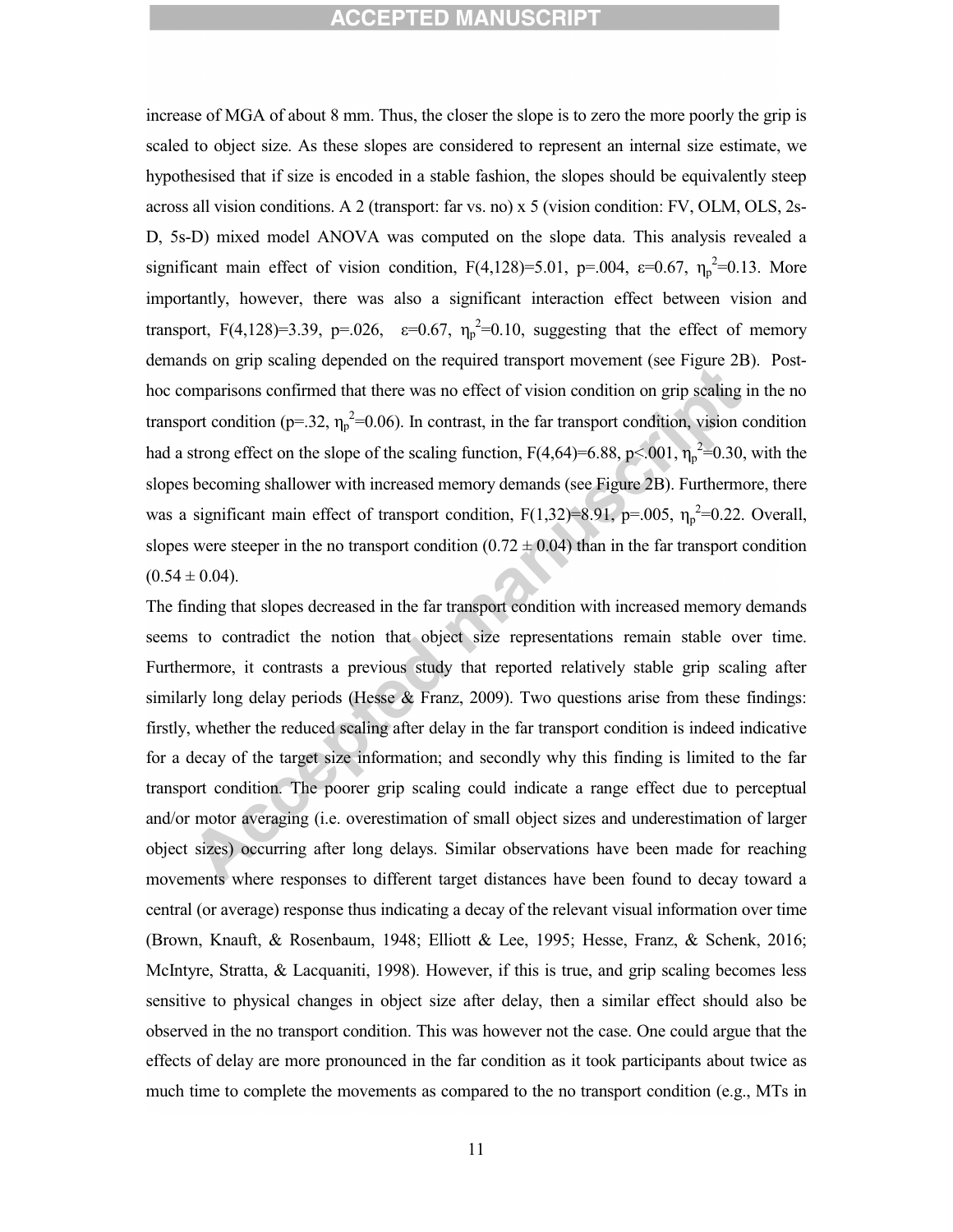far condition: FV: 720 ms  $\pm$  34 ms; OLM: 773 ms  $\pm$  40 ms; OLS: 812 ms  $\pm$  42 ms; 2s-D: 899 ms  $\pm$  49 ms; 5s-D 931 ms  $\pm$  55 ms *vs*. MTs in the no transport condition: FV: 362 ms  $\pm$  18 ms; OLM:  $373 \text{ ms} \pm 20 \text{ ms}$ ; OLS:  $386 \text{ ms} \pm 24 \text{ ms}$ ;  $2s\text{-}D$ :  $398 \text{ ms} \pm 22 \text{ ms}$ ;  $5s\text{-}D$ :  $396 \text{ ms} \pm 23 \text{ ms}$ ). Yet, this explanation seems unlikely as slopes in the no transport condition are still higher after 2s delay than in the far transport condition when vision is occluded at movement onset (OLM). Instead, we propose that the reduced grip scaling after longer delays in the far transport condition reflects a biomechanical limit in the comfortable hand opening span (i.e., a ceiling effect). That is, as the MGA is already over a 100 mm for the smallest object size in the delay conditions it is physically impossible for many participants to open the hand much wider for larger object sizes (see Figure 2A). Hence, the reduced grip scaling may in fact be a consequence of an increased safety margin in the delay conditions (which may in turn result from a higher uncertainty about the object's position). This explanation could also explain the discrepancy with our previous study which did not find an effect of delay on grip scaling when smaller object sizes were used than in the current study (Hesse  $\&$  Franz, 2009, largest object 43 mm).

To more explicitly test if increases in MGA can be linked to an increased uncertainty about object position in the far transport conditions, we calculated end-point variability of the grasping movements and correlated this measure with the increase in MGA relative to the FV-condition observed across all other vision conditions. We only performed this correlational analysis for the far transport conditions, as both the increase in end-point variability and the increase in MGA with increasing delay were minimal in the no-transport conditions (endpoint variability: FV: 54  $\pm 8$  mm<sup>2</sup>, OLM:  $104 \pm 25$  mm<sup>2</sup>, OLS:  $86 \pm 11$  mm<sup>2</sup>, 2s-D:  $110 \pm 13$  mm<sup>2</sup>, 5s-D:  $148 \pm 17$  mm<sup>2</sup>). Even though there was a significant main effect of vision condition on end-point variability in the no-transport conditions,  $F(4,64)=5.66$ ,  $p=.004$ ,  $\eta_p^2=0.26$ ., post-hoc analysis revealed that only the differences between the FV-condition and the two delay conditions were statistically reliable (both  $p \le 007$ ). In contrast, for the far transport condition the one-way ANOVA with the factor vision condition revealed a much stronger effect on endpoint-variability,  $F(4,64)=34.53$ , p<.001,  $\eta_p^2$ =0.88. On average variability was  $130 \pm 12$  mm<sup>2</sup> in the FV-condition, 754 $\pm$  89 mm<sup>2</sup> in the OLM-condition,  $1089 \pm 143$  mm<sup>2</sup> in the OLS-condition,  $1529 \pm 172$  mm<sup>2</sup> after 2s delay and 2171  $\pm$  256 mm<sup>2</sup> after 5s delay (all paired comparisons p<.05). For each participant, we calculated the average MGA across all three target sizes in each of the vision conditions. We then determined the relative increase in MGA relative to the closed-loop condition by subtracting the MGA in the FV-condition from the average MGA determined in the other four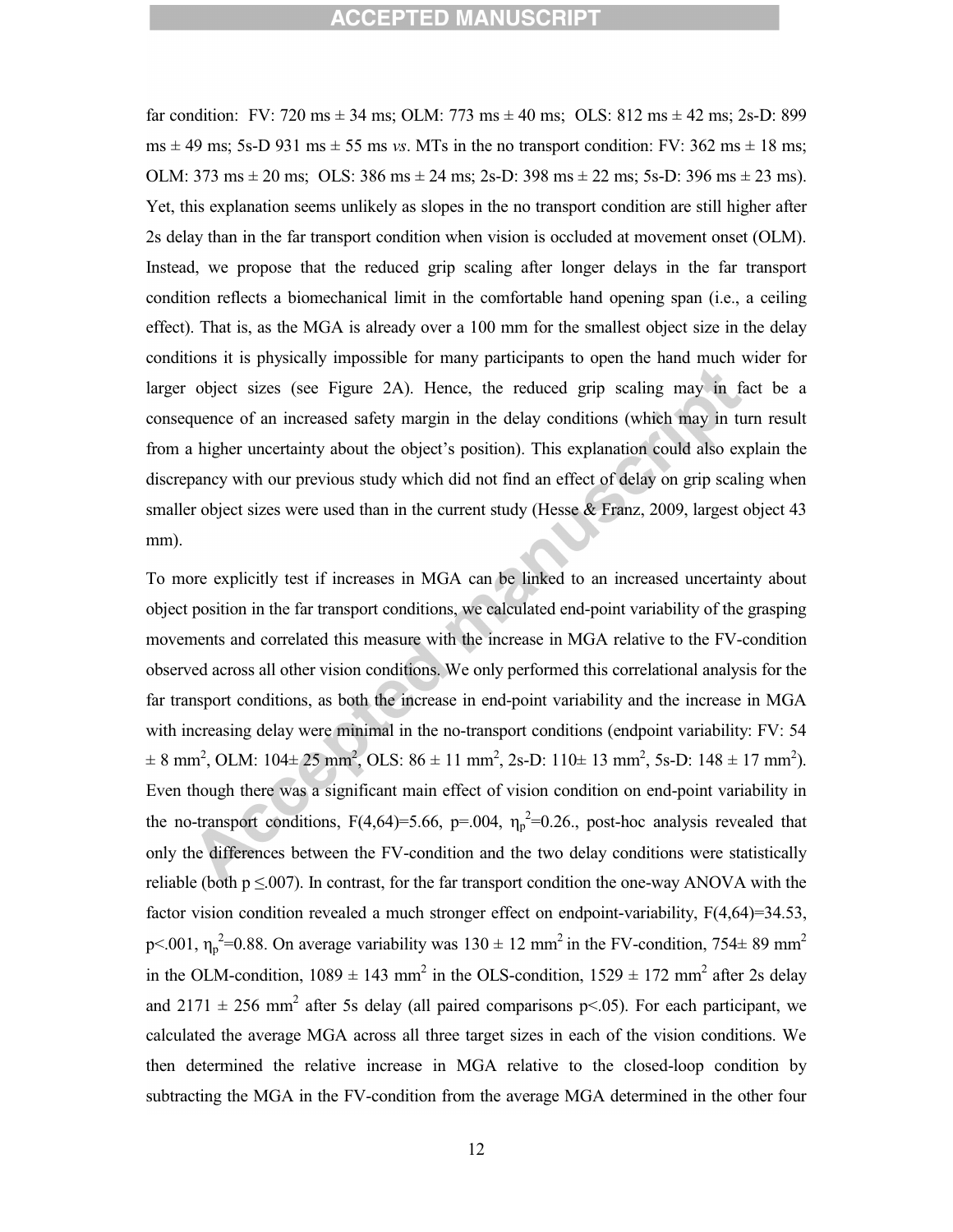vision conditions. Similarly, we determined the increase in end-point variability relative to the FV-condition for each participant. Significant positive correlations between the increase in MGA and the increase in end-point variability were found for all vision conditions (all  $p<0.05$ , see Figure 3) indicating that higher end-point variability was related to larger MGAs in the far transport conditions. This result is consistent with findings from Schlicht and Schrater (2007) who varied levels of visual uncertainty by presenting targets in visual eccentricity and also found that the size of MGA correlated significantly with the contact location variance. Similarly, Chieffi and Gentilucci (1993) reported wider MGAs (and poorer grip scaling) for targets placed further away from participants indicating that transport variability affects the grasp component in more demanding conditions.

In summary, this experiment provides further supporting evidence that hand pre-shaping as determined by MGA varies with the required transport movement (Cavina-Pratesi, Ietswaart, et al., 2010) when visual uncertainty is increased. The finding that variations in target distance affect grasp pre-shaping not only after delay, but also in closed-loop vision conditions, is in contrast to Jeannerod's (1984; 1981) initial suggestion that changes in object location leave the grasp component relatively unaffected. However, similar findings have has also been reported by other researchers (Chieffi & Gentilucci, 1993; Jakobson & Goodale, 1991) who argued that this may indicate that the transport component and grasp pre-shaping are affected by similar task constraints. Specifically, we were interested in examining whether the increases in MGA reflect an increased uncertainty about the object's position or may also (at least partly) be attributed to an increased uncertainty about the object's size. Although we observed a relatively accurate and invariant grip scaling even after 5 seconds of delay in the no transport conditions, suggesting that object size is encoded quite stably, we found a continuous decrease of the scaling slopes in the far transport condition with increased memory demands. Even though this finding could potentially indicate a reduced precision of the internal size estimates after delay, we think that it is more likely to be the consequence of a biomechanical ceiling effect (large MGAs for the small object after delay). However, one could also argue that due to the different locations of the target objects in the workspace in the far and no transport conditions (and relative to the head position), participants received different size information based on depth cues such as binocular disparity that has been found to be crucial for efficient grasp control (Watt & Bradshaw, 2003). Indeed, a recent study by Bozzacchi and Domini (2015) has suggested that depth constancy in grasping is quite poor and affects the size of the grip aperture. To account for this possible confound, we designed a second study in which we dissociated information about target size and target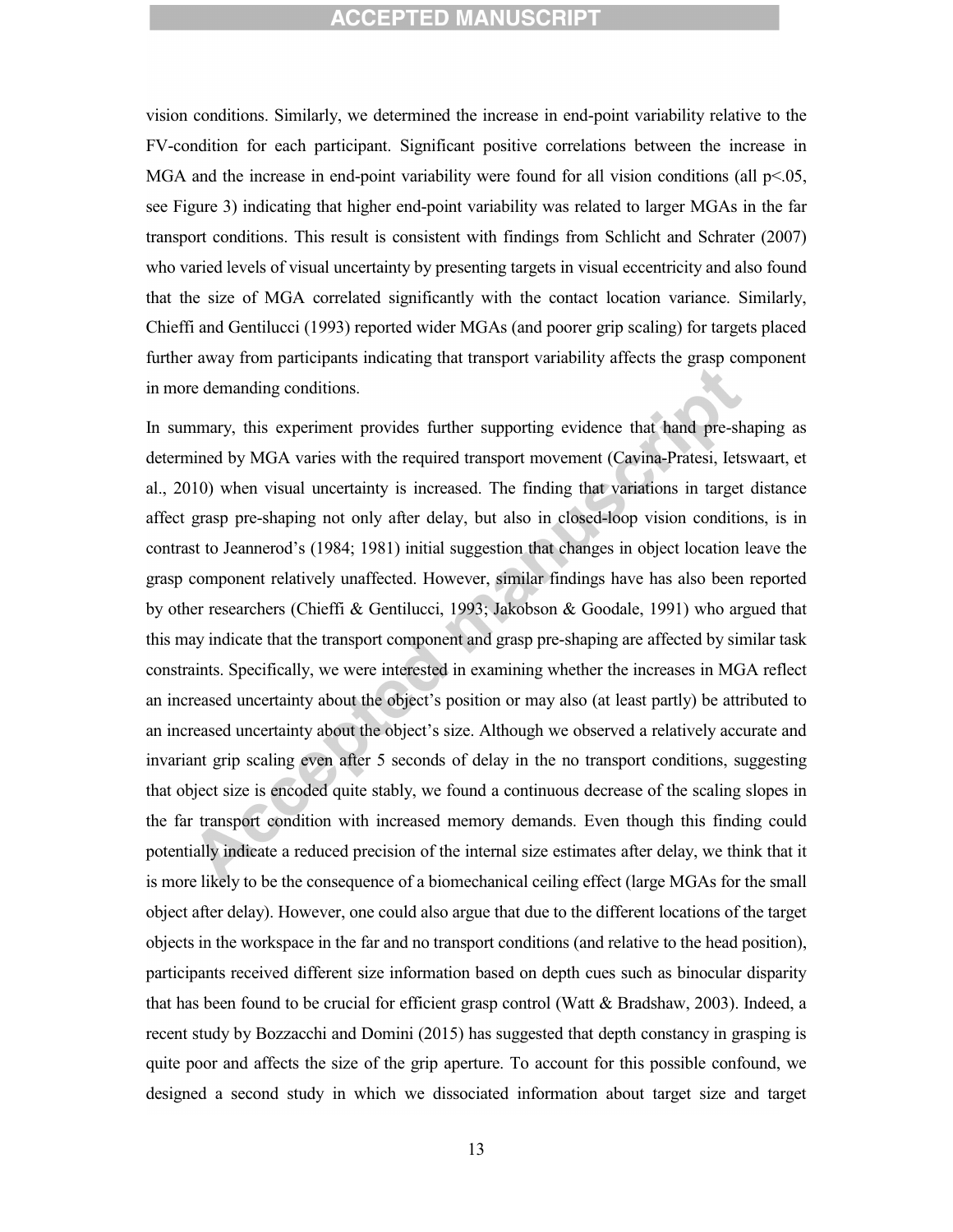position using a mirror setup. This allowed us to provide a constant visual cue about the target's position while manipulating the size information (Exp. 2A) and to vary the object position while keeping its size constant (Exp. 2B).

#### **3. Experiments 2A and 2B**

#### **3.1. Methods**

#### *3.1.1. Participants:*

Forty participants were recruited from the University of Aberdeen staff and student population, via posters and an online advert. Twenty participants (7 male, age range: 20-36 years, mean age: 25 years) took part in Experiment 2A in which we tested the memory for size information in a grasping task; and twenty participants (10 male, age range: 19-34 years, mean age: 25 years) took part in Experiment 2B in which we tested the memory for object position information in a reaching task. Five of these participants had also taken part in Experiment 1. All self-reported being right-handed with normal or corrected-to-normal vision and no known motor deficits. All participants were reimbursed with £5 per hour for their participation. The ethics committee of the School of Psychology at the University of Aberdeen granted approval for the experiments, and all participants provided informed consent before participating.

#### *3.1.2. Setup and Stimuli:*

A mirror-setup was employed in this study. A computer monitor (EIZO Foris FG2421, 23.5", 100 Hz, 1920 pixel x 1080 pixel) was mounted on top of a metal frame in portrait mode, with the screen facing down towards a two-way (semi-transparent) mirror (56 cm x 40 cm) that was placed halfway (34 cm) between the monitor and the work surface. Participants looked into the mirror and perceived the virtual targets shown on the monitor as if positioned on the work surface below the mirror (for description of a similar setup see also Eloka & Franz, 2011).

*Experiment 2A: Grasping:* The target objects were the same three wooden bars as used in Experiment 1. These target objects were placed in the workspace in which participants performed their grasping movements (below the mirror) at a distance of 250 mm from the start position of the hand. The area beneath the mirror could be illuminated such that participants were able to view the work space and the real target object through the semi-transparent mirror. This was done for calibration purposes only (see below). During the experiments all lights were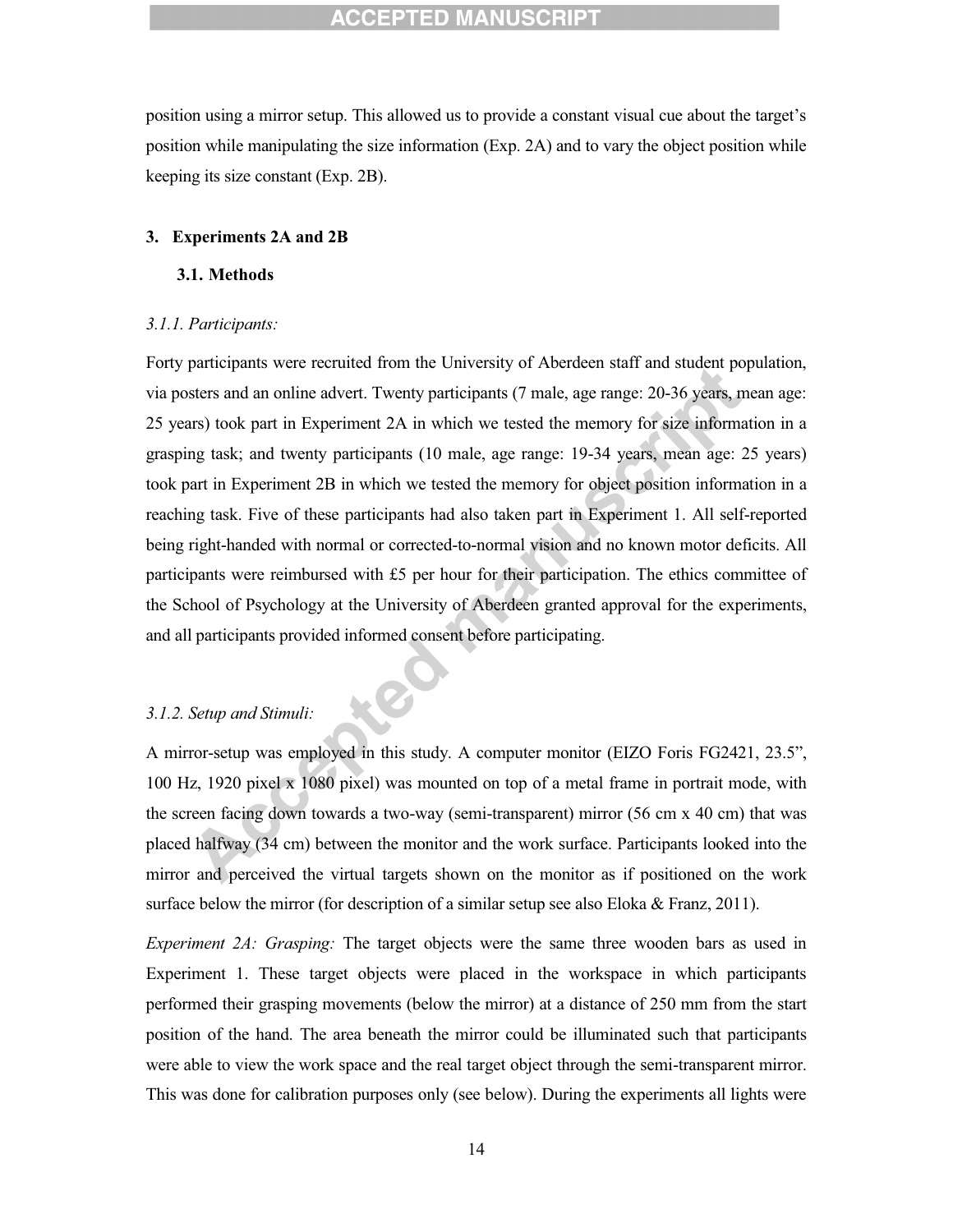turned off such that the real target (black) placed on the grasp surface was hidden and not visible to the participants. On the monitor two visual cues were provided on a uniform grey background: First, an object location marker indicating the centre of the real-target placed beneath the mirror with a black cross (+) that was 5 mm in size; and second the target size cue. The size cues were displayed as white rectangles corresponding to the size of the surface of the real target objects (width of 20 mm and varying lengths of 40 mm, 50 mm and 60 mm). The location of the size cue was 7 cm to the left and 10 cm below the centre of the real target object (see Figure 1B for illustration).

*Experiment 2B: Reaching:* The targets were displayed as white rectangles with a width of 20 mm and a length of 50 mm (corresponding to the medium sized object in the grasping task) at three different locations. The target positions were 180 mm (near), 250 mm (mid) and 320 mm (far) from the start position of the hand and only varied in the vertical (y) dimension (see Figure 1B for illustration).

Again participants' hand movements were measured with an Optotrak 3020 system (Northern Digital Incorporation, Waterloo, Ontario, Canada) at a sampling rate of 200 Hz. Two IREDs were attached to the nails of the right thumb and the right index finger in the grasping task and one IRED on the nail of the index finger in the reaching task. Prior to the experiment, the Optotrak was calibrated such that the Cartesian coordinate system was aligned with the plane of the reaching and grasping surface.

#### *3.1.3. Procedure and Data Analysis:*

Participants sat on a height adjustable chair in front of the mirror setup. They were asked to place their head in a chin rest to ensure a constant viewing position and to look down into the mirror.

*Experiment 2A: Grasping:* Participants' task was to grasp the hidden rectangular block, which varied in size, but whose location remained constant throughout the experiment. The position of the block was indicated by the object location marker and its size was indicated by the size cue presented at a grasp-irrelevant location.

Prior to the start of the experiment, the setup was calibrated. For this the lights underneath the mirror were switched on making the real target under the mirror visible. A white cross was projected from the monitor on top of the target. Participants were instructed to adjust the position of the cross (using the keyboard) such that they perceived it as being displayed in the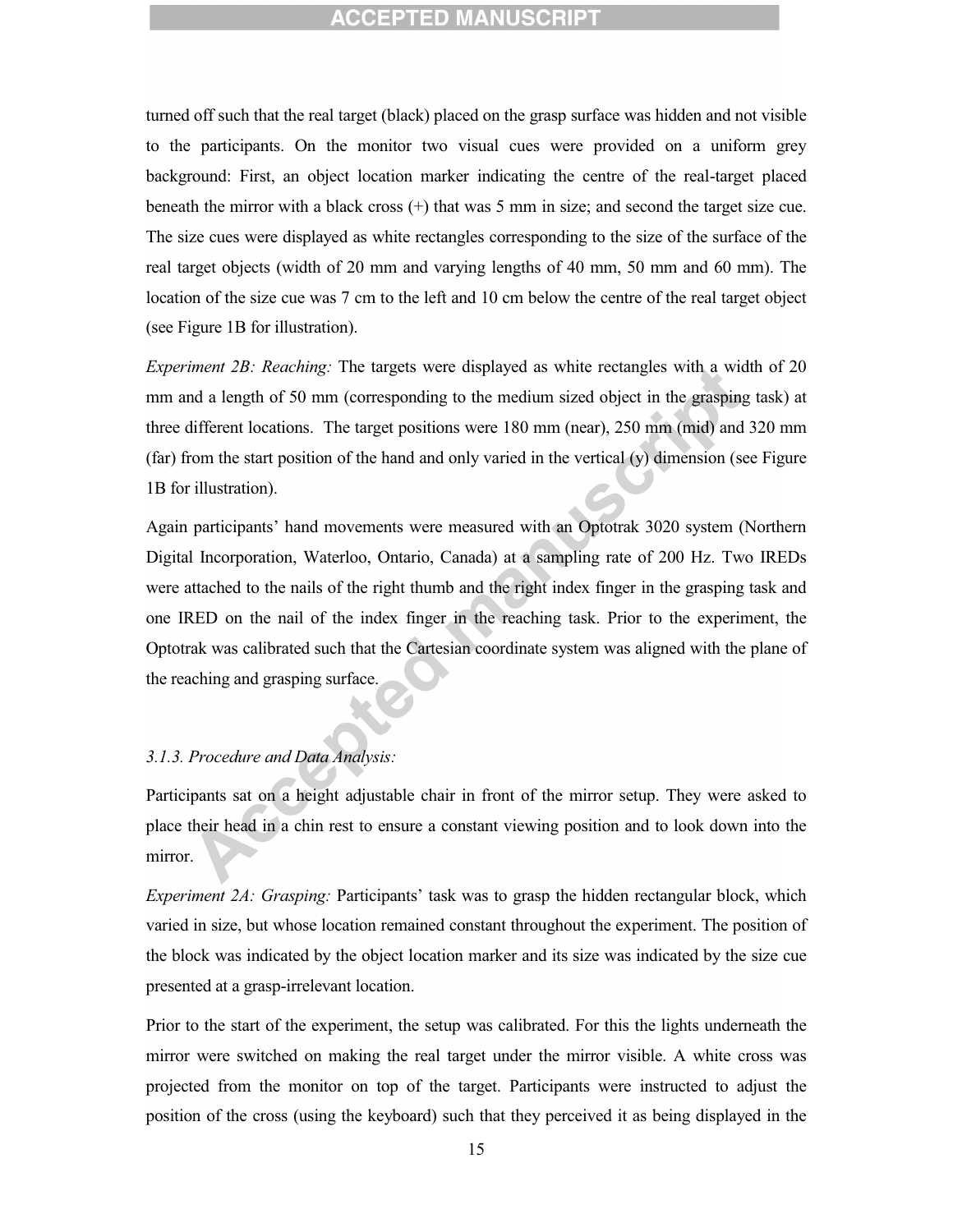centre of the target object. This perceived centre point was subsequently stored and used as the position of the object location marker throughout the experiment. During the experiment all lights were turned off. Participants began each trial with their thumb and index finger resting on the start position. When the experimenter started the trial, the object location marker as well as the object size cue were displayed for a preview period of 1 s. Participants were asked to wait for the auditory start-signal (100 ms, 1000 Hz) before initiating their grasping movement.

*Experiment 2B: Reaching:* Participants' task was to reach and point to the centre of the presented virtual block as accurately as possible. As in Experiment 2A, they had a preview period of 1s after which they performed their reaching movements signalled by an auditory start signal.

In both experiments, the same five viewing conditions as used in Experiment 1 were employed. In the FV-condition the size cue (grasping) or the virtual target (reaching) remained present throughout the trial but, in contrast to Experiment 1, participants could not see their hand. In the OLM-condition the size cue/virtual target was removed as soon as participants' hand had left the start position (same criteria as in Experiment 1) and in the OLS-condition the size cue/virtual target disappeared simultaneously with the start signal. In both the 2s-D and 5s-D condition, the size cue/virtual target was removed after the preview period and a delay was introduced before the go-signal was presented. In the grasping task the object location marker remained visible in all viewing conditions while no visual cues were present during the reaching task. Participants performed all reaching and grasping movements without seeing their hand.

Each target size (grasping) or target position (reaching) was presented 8 times throughout each vision condition in random order (resulting in 24 trials per block). Each block was preceded by three practice trials to familiarise participants with the task and respective vision condition and ten practice trials preceded the experiment to familiar participants with the mirror setup.

Data analysis was similar to Experiment 1 for the grasping data except for how the end of movement was determined (no object marker was used, due to occlusion from the mirror setup). The end of movement was defined as the point at which the velocity of one marker dropped below 0.05 m/s. In the grasping task, 1.7% of all trials had to be removed due to missing data either around the time of MGA or object contact and in the reaching task 0.25% of the trials were excluded due to missing data.

#### **3.2. Results and Discussion**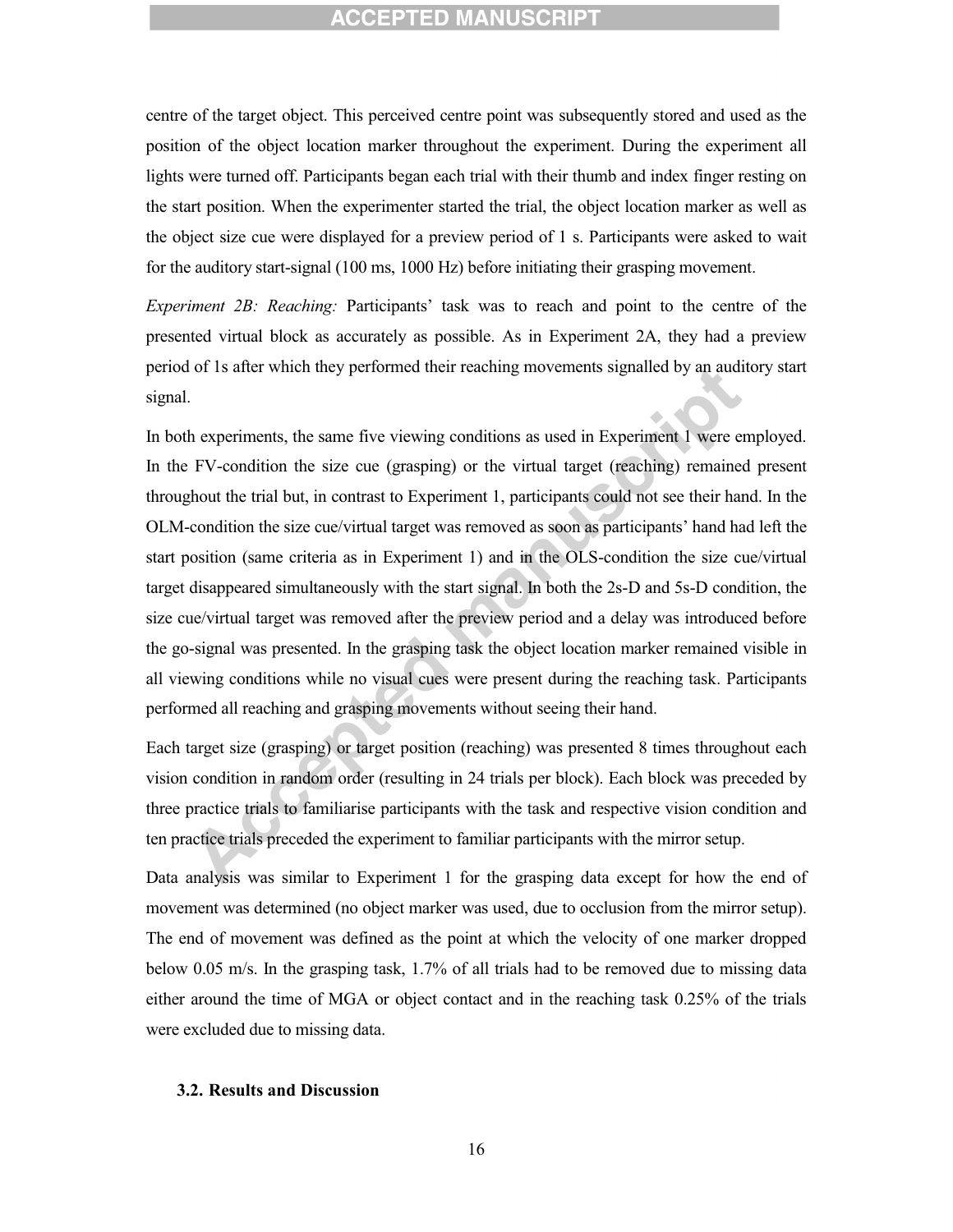*Experiment 2A: Grasping:* As in Experiment 1, we were primarily interested in how increasing memory demands affected the maximum hand opening and the scaling of the grip to object size. The 3 (object size: 40, 50, 60 mm) x 5 (vision condition: FV, OLM, OLS, 2s-D, 5s-D) repeatedmeasures ANOVA on the MGA data confirmed, as expected, a significant main effect of object size, F(2, 38)=100.1, p<.001,  $\varepsilon$ =0.60,  $\eta_p^2$ =0.84 (see Figure 4). Interestingly, there was no main effect of vision condition on MGA ( $p=38$ ,  $\eta_p^2=0.05$ ) as well as no interaction effect between object size and vision ( $p=0.61$ ,  $\eta_p^2=0.04$ ). This finding seems to suggest that longer delays do not affect the size of the hand opening when a visual cue about the object's position is provided. Similarly, we found that the slopes of the function relating MGA to object size remained constant across all five vision conditions tested ( $p=68$ ,  $\eta_p^2=0.03$ , see Figure 4B) suggesting that grip scaling remains accurate in the absence of object size information when spatial uncertainty is removed. To test directly if the presence of the target location marker nullified an increase in endpoint-variability across the vision conditions, we calculated again the surface area of the 95% confidence interval ellipses containing the movement endpoints (determined as the midpoint between the two fingers) across all trials for each vision condition. Even-though movement endpoints tended to be slightly less variable in the FV  $(603 \pm 48 \text{ mm}^2)$  and OLS-conditions (595)  $\pm$  54 mm<sup>2</sup>) as compared to the other three conditions (OLM: 671  $\pm$  54 mm<sup>2</sup>; 2s-D: 705  $\pm$  53 mm<sup>2</sup>; 5s-D: 700  $\pm$  85 mm<sup>2</sup>) these differences did not reach significance, F(4,76)=2.3, p=.06,  $\eta_p^2 = 0.11$ .

Overall, these findings indicate that key variables related to movement accuracy, i.e. the maximum hand opening, the scaling of the hand object size, and end-point variability all remain relatively constant when information about the object position is provided. Furthermore, the finding that the slopes of the function relating object size to maximum hand opening are unaffected by the removal of object size information up to delays of 5 s prior to movement initiation seems to suggest that object size is encoded relatively stably.

However, when comparing the data from Experiment 2 with those obtained in Experiment 1 (i.e. Figure 2 vs. Figure 4) it also becomes obvious that the MGA is larger and the scaling to object size reduced compared to both the condition without hand transport and the FV-condition requiring far hand transport. In fact, the kinematic data obtained in Experiment 2A is very similar to that observed in the OLM-condition in the far transport condition of Experiment 1 (i.e. slopes of about 0.6, MGAs between 95-108 mm, end-point variability of  $600-700$  mm<sup>2</sup>). Hence, one could argue that, if object size information is dissociated from the object's position, participants' movements start to resemble delayed movements in natural grasping tasks meaning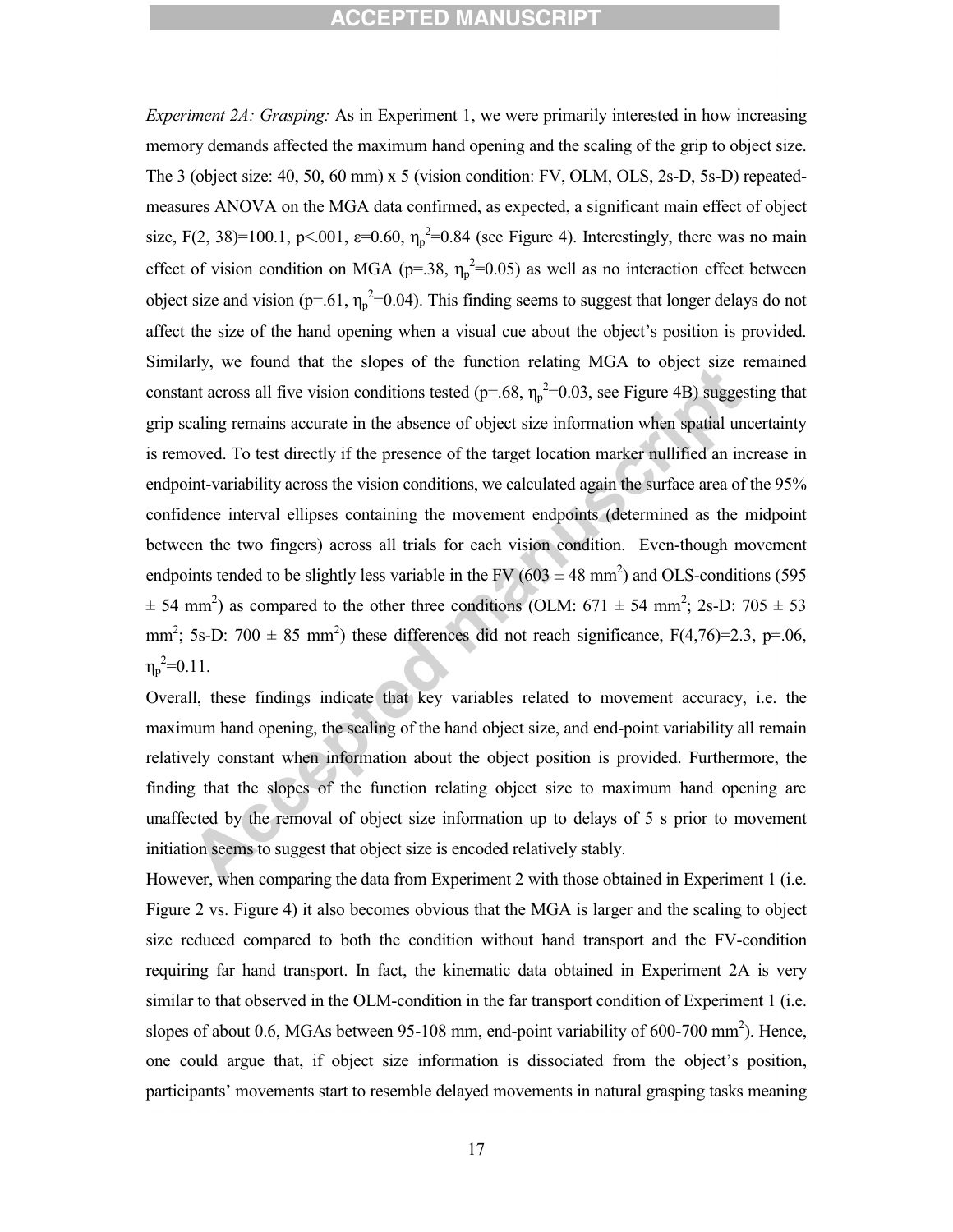that the introduction of further delays would have no additional effects on the movements. While we cannot completely dismiss this argument at this point, we would like to point out that the major difference between Experiment 1 and 2 was in whether or not the hand was visible during movement execution in the full-vision condition. Whereas participants were able to see their hand and use visual feedback to adjust their movements in the FV-condition in Experiment 1, vision of the hand was unavailable in this condition in Experiment 2. The finding that hand visibility strongly affects movement accuracy, usually resulting in larger apertures and slower movement times, has been reported in numerous previous studies (e.g., Berthier, Clifton, Gullapalli, McCall, & Robin, 1996; Churchill, Hopkins, Ronnqvist, & Vogt, 2000; Schettino, Adamovich, & Poizner, 2003) and indicates that visual feedback plays an important role in the control and coordination of grasping movements (for different findings see, Connolly & Goodale, 1999). In other words, visual feedback from the hand seems to be used continuously to accurately guide and control the grasp (Saunders & Knill, 2003; Saunders & Knill, 2005). Therefore, we suggest that the larger MGAs in the FV-condition are primarily a result of participants' inability to see their hand (which at the same time causes a small reduction in the slopes due to the biomechanical limits of the hand), and that the constant MGAs across all memory conditions likely indicate that participants use the positional information provided. The suggestion that object size information is represented with invariable accuracy across all memory conditions is further supported by the relatively consistent slopes that are considerably steeper than those observed in the delay conditions of Experiment 1.

In addition, our pointing task (Experiment 2B) directly examined the extent to which memory of position information affects end-point variability in situations in which the hand is not visible. The 3 (object distance: near, mid, far) x 5 (vision condition: FV, OLM, OLS, 2s-D, 5s-D) repeated-measures ANOVA on end-point variability revealed a main effect of vision condition, F(4, 76)=34.1, p<.001,  $\varepsilon$ =0.60,  $\eta_p^2$ =0.64 (see Figure 5A). Post-hoc tests confirmed that endpoint variability increased with increasing memory demands and that all differences, except for the difference between the 2s and 5s delay conditions ( $p=0.94$ ), were significant (all other  $p < 0.05$ ). There was no main effect of target distance on the variable end-point error (p=.88,  $\eta_p^2$ =0.007) and no interaction effect ( $p=38$ ,  $\eta_p^2=0.05$ ). The same analysis applied on the 2-D distance error (Euclidean distance between endpoint and target centre) also yielded a main effect of vision, F(4, 76)= 22.9, p<.001,  $\varepsilon$ =0.51,  $\eta_p^2$ =0.55 (see Figure 5B) in addition to a main effect of target distance, F(2, 38) = 4.90, p=.031,  $\varepsilon$ =0.61,  $\eta_p^2$ =0.21, and a significant interaction effect F(8, 152)=2.83, p=.03,  $\varepsilon$ =0.50,  $\eta_p^2$ =0.13. These results indicate that the distance error increased with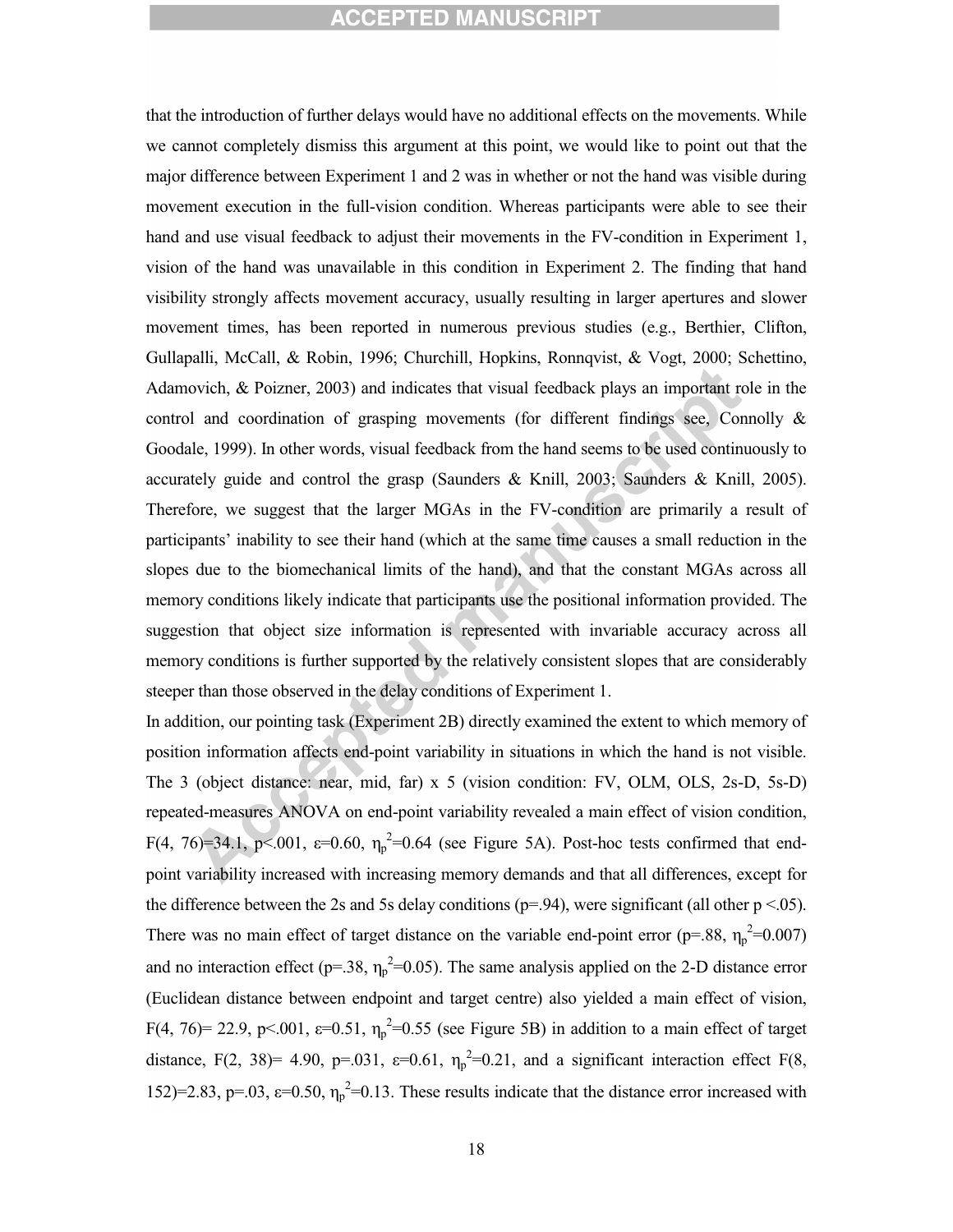increasing memory demands as well as with increasing distance of the target. Post-hoc analysis indicated that the distance error was smaller in the near condition than in the mid and far conditions (both  $p<0.05$ ). Moreover, the effect of distance was more pronounced in conditions with reduced visual information (see Figure 5B). In sum, these findings show that even when participants cannot see their hand during movement execution, both the end-point error and the end-point variability continue to increase with growing memory demands. This observation is in line with previous studies reporting increased pointing errors after longer delays (e.g., Hay & Redon, 2006; Heath & Binsted, 2007). Importantly, these findings also suggest that participants used the positional information provided in Experiment 2A very efficiently, as endpoint variability remained constant across all vision conditions in the grasping task.

Yet, there is one potential issue with this notion. In both Experiment 1 and 2 we have made the assumption (in concordance with most studies in the field) that MGA is a measure that relates to participants' internal estimates of object size. However, it has previously been argued that visual information about object size may not necessarily be the primary factor that determines the hand opening during grasping (Smeets & Brenner, 1999). According to this theory, the grip aperture is in fact formed by guiding the two fingers to the respective contact positions on the object (Smeets & Brenner, 1999, 2001; Smeets, Brenner, & Biegstraaten, 2002), which inevitably results in a scaling of the hand to object size in order to ensure an approach angle which is approximately normal to the object's surfaces. Thus, for normal immediate grasps, the relevant variables that control grip formation are finger position and contact position rather than object size.

While Smeets and Brenner (2008) also suggest that for *remembered* targets, object size information is more likely to be used for grasp control than position information, it could well be the case that in the presence of an object position cue, participants rely again on position information for grasp formation, rather than size information, as it becomes the more reliable cue. If this were the case, the stable MGAs and scaling functions we measured across the different vision conditions may no longer provide evidence for a long-lasting object size representation. However, a movement parameter that is well-established to be directly related to an object's size is the associated lifting force. That is, object size is usually used to estimate the weight of an object which in turn determines the force we apply to lift it. Thus, we conducted a third experiment in which we measured fingertip forces across different vision conditions that successively increased memory demands to determine the stability of participants' internal object size estimate. This approach has a couple of advantages: First, it tests our predictions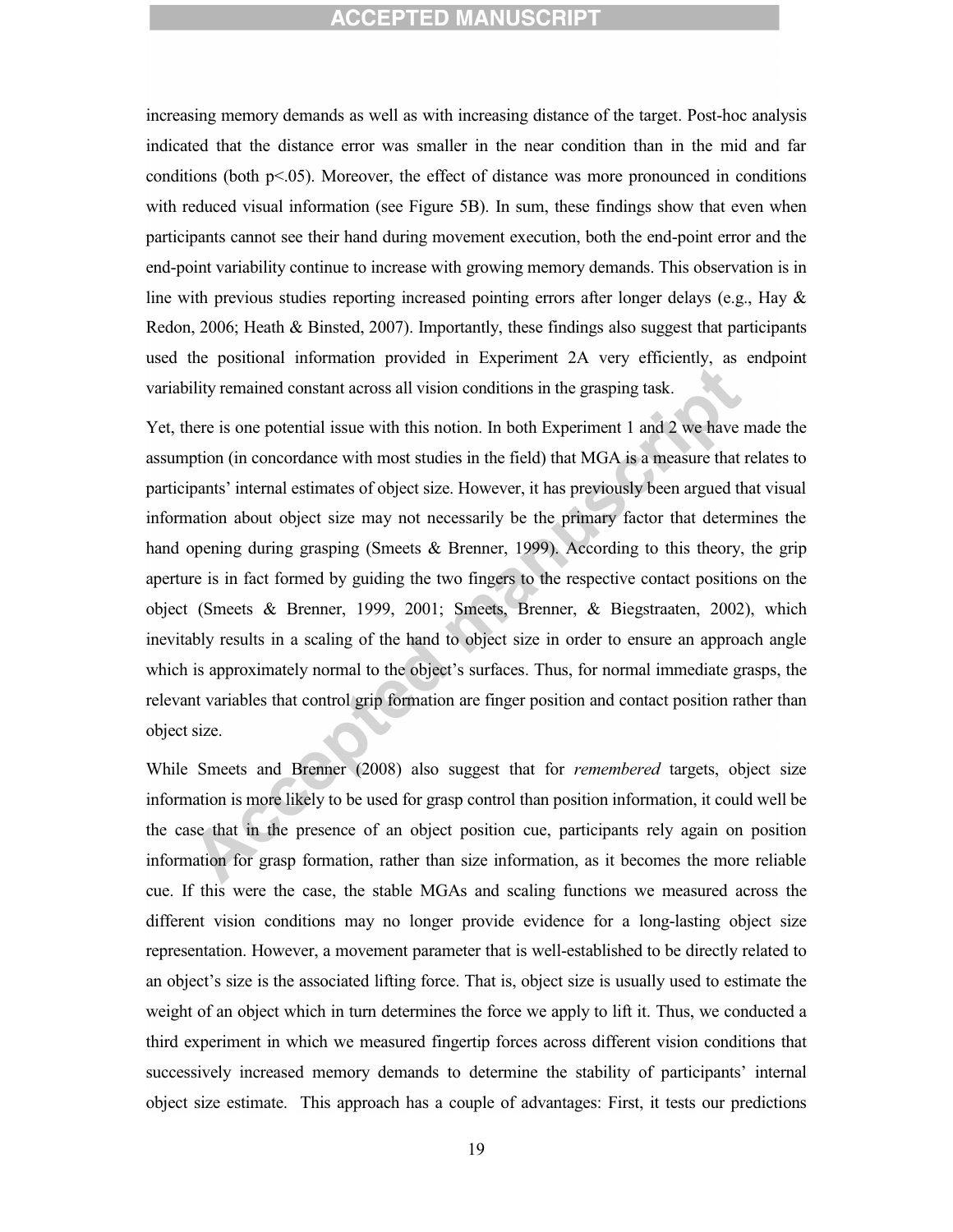using another sample, a different method, and a new dependent variable (i.e. fingertip forces) and second, even more importantly, using fingertip forces as dependent variable avoids the problem of the scaling issues that we faced in our previous experiments (i.e. the fact that due to biomechanical constraints the slopes depend on the overall size of the MGA). As all objects, independent of their size, were grasped on a handle the same hand opening was required for grasping them in all conditions.

#### **4. Experiment 3**

#### **4.1. Methods**

#### *4.1.1. Participants:*

Sixteen participants (8 male, age range: 19-35 years, mean age: 23 years) were recruited from the Heriot-Watt University staff and student population in Edinburgh, via posters and an online advert. All participants were self-reported right-handed with normal or corrected-to-normal vision and no known motor deficits. All participants were reimbursed with £5 per hour of participation. The study was approved by the ethics committee of the School of Psychology at Heriot-Watt University, and all participants provided informed consent before taking part.

#### *4.1.2. Setup and Stimuli:*

Three black rectangular blocks with a constant width and depth of 30 mm and varying length of 50, 70 and 90 mm made out of plastic served as target objects. The objects were filled with lead shot introducing weight differences of 100 g between two successive target sizes (small object: 195 g, medium object: 295 g, and large object 395 g). Centrally and on top of each of the objects there was a handle attached (size of the circular grip surfaces: 25 mm in diameter) that contained a 6-axis ATI Nano17 force transducer (for a similar setup, see Figure 1B in Buckingham, Michelakakis, & Rajendran, 2016).

A small plastic peg attached to the left button of a computer mouse that was fixed on the table served as start position of the hand. Objects were placed on the table in front of the participant (and slightly to the left of the participants' midline) at a distance of 30 cm from the start position of the hand (same as Experiment 1). To control vision, participants wore PLATO liquid crystal shutter glasses (Milgram, 1987).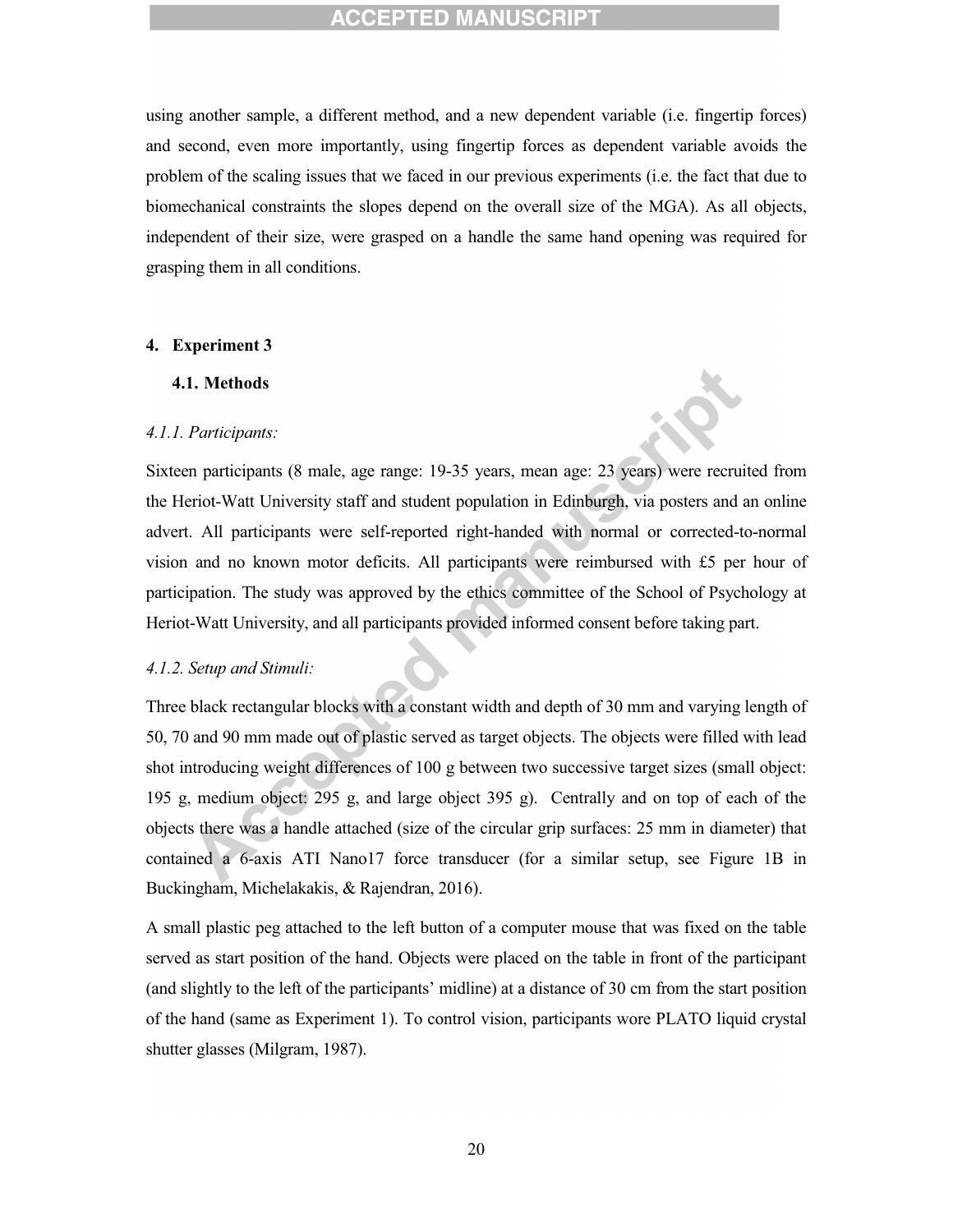#### *4.1.3. Procedure and Data Analysis:*

Participants sat on a chair in front of a table in a well-lit room. The experimental procedure was similar to Experiment 1 and 2. Again we varied the amount of visual feedback as well as the memory demands of the task. As we previously did not observe any difference between introducing a 2 s vs. a 5 s delay between viewing the object and the required movement execution, we only used the 2 second delay condition in the current experiment. Furthermore, vision in the OLM condition was occluded as soon as participants lifted their hand off the mouse-button that served as the start position. In all vision conditions a preview period of 1 s was provided. After the presentation of the go-signal, participants were instructed to reach out and grasp the object on the handle and lift it off the table. Note that independent of object size, the same grip was required for all objects as the same handle was used for all lifts. Each object size was presented eight times within each vision condition in a random order. Vision conditions were blocked and partially counterbalanced across participants. Each vision condition was preceded by three practice trials.

Movement onset was defined as the point at which the mouse button was released. The transducers in the handle recorded the forces applied to the handles in Newtons at a rate of 1000 Hz. Load force (LF) is defined as the vector sum of the forces parallel to the handle and grip force (GF) is defined as the force applied perpendicular to the handle. Pre-lift-off fingertip force rate changes (determined in N/s) were computed after smoothing the data with a 14 Hz dualpass Butterworth filter, by applying a 5-point central difference equation. The peak values of the grip force rates (GFR) and load force rates (LFR) were determined as an index of sensorimotor prediction of object weight based on visual size cues (Buckingham & Goodale, 2010; Buckingham, Goodale, White, & Westwood, 2016). Only one trial had to be excluded from the whole data set due to missing force data during the lifting movement. Data was analysed in an equivalent fashion to Experiment 1 and 2.

#### **4.2. Results and Discussion**

In this experiment our main interest was in how peak grip force rate and peak load force rate vary across visual condition. Both of these variables have been shown to relate to participants' prediction of object weight based on apparent size (Buckingham & Goodale, 2010; Flanagan et al., 2009). A 3 (object size: 50, 70, 90 mm) x 4 (vision condition: FV, OLM, OLS, 2s-D) repeated measures ANOVA was used to analyse the data. As expected, both grip force rates,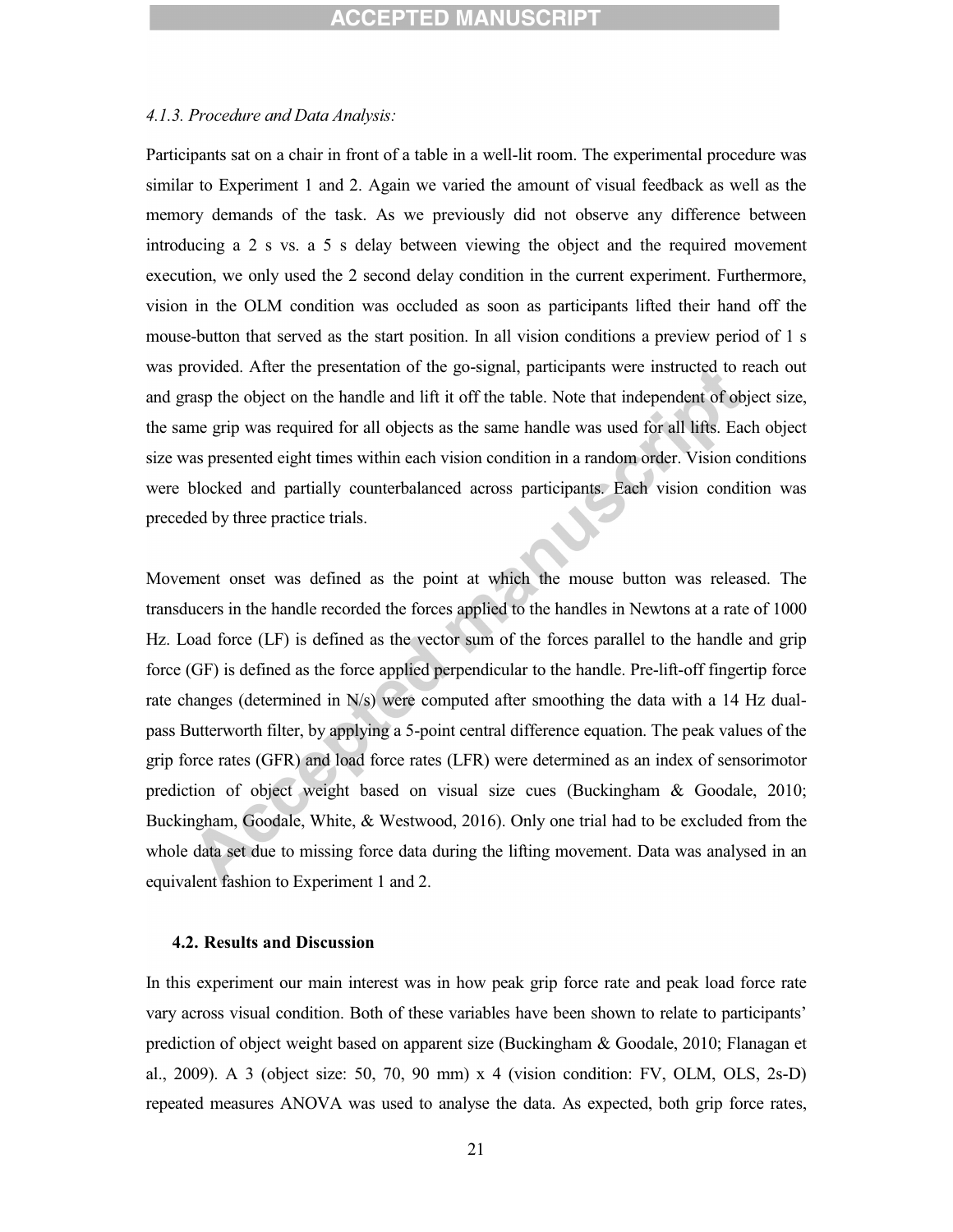F(2, 30)=29.6, p<.001,  $\eta_p^2$ =0.66 and load force rates, F(2, 30)=37.2, p<.001,  $\eta_p^2$ =0.71 were higher for the larger objects (see Figure 6A). Interestingly, however, both measures were unaffected by the removal of visual feedback and the introduction of a memory delay (main effect of vision condition: GFR: p=.99,  $\eta_p^2$ =0.001 and LFR: p=.56,  $\eta_p^2$ =0.04). These findings suggest that grip forces were similar and independent of the availability of visual information about the object. There were also no interaction effects between vision condition and target size for both variables (GFR:  $p=.64$ ,  $\eta_p^2=0.04$  and LFR:  $p=.08$ ,  $\eta_p^2=0.12$ ). To further confirm the finding that the applied fingertip forces are scaled according to the object size independent of the visual feedback available, we also computed the slopes of the scaling functions that relate object size to GFR and LFR for each of the participants separately. Here we regressed object size (measured in mm) against the measured changes in the peak force rates (determined in N/s). Thus, a slope of 0.4 indicates that an increase in object size by 1 mm resulted in a peak force rate change of about 0.4 N/s. Note that, as we relate object size to fingertip forces, these slopes cannot be meaningfully compared to those reported in Experiment 1 and 2. A one-way repeatedmeasures ANOVA applied to this data revealed no effect of vision condition on GFR-scaling,  $p=98$ ,  $\eta_p^2=0.004$  (see Figure 6B). For the LFR-scaling, the same analysis did, however, indicate a main effect of vision condition,  $F(3,45)=2.95$ ,  $p=.043$ ,  $\eta_p^2=0.16$ . Post-hoc tests confirmed that only the difference between the slopes in the OLS-condition and the 2s-D condition was significant (p=.018). However, neither the OLS-condition nor the 2s-D condition differed significantly from the FV-condition. Thus, we found no evidence that slopes continuously decreased with increased memory demands as would be predicted by a decay of the object size representation.

In summary, these findings suggest that delay and visual occlusion do not significantly affect the grip forces associated with the predictions of the object's weight when lifting objects. Previous studies have suggested that grip forces may provide a better and more reliable measure for participants' internal estimate of object size as it is not confounded with position information (Brenner & Smeets, 1996; Smeets, Brenner, de Grave, & Cuijpers, 2002). Hence, the finding that fingertip forces are independent of the availability of visual information at movement onset (FV vs. OLM condition), and remain constant even after longer memory delays (2s), provides further evidence that the representation of object size used for grasp control is encoded and stored in a stable manner.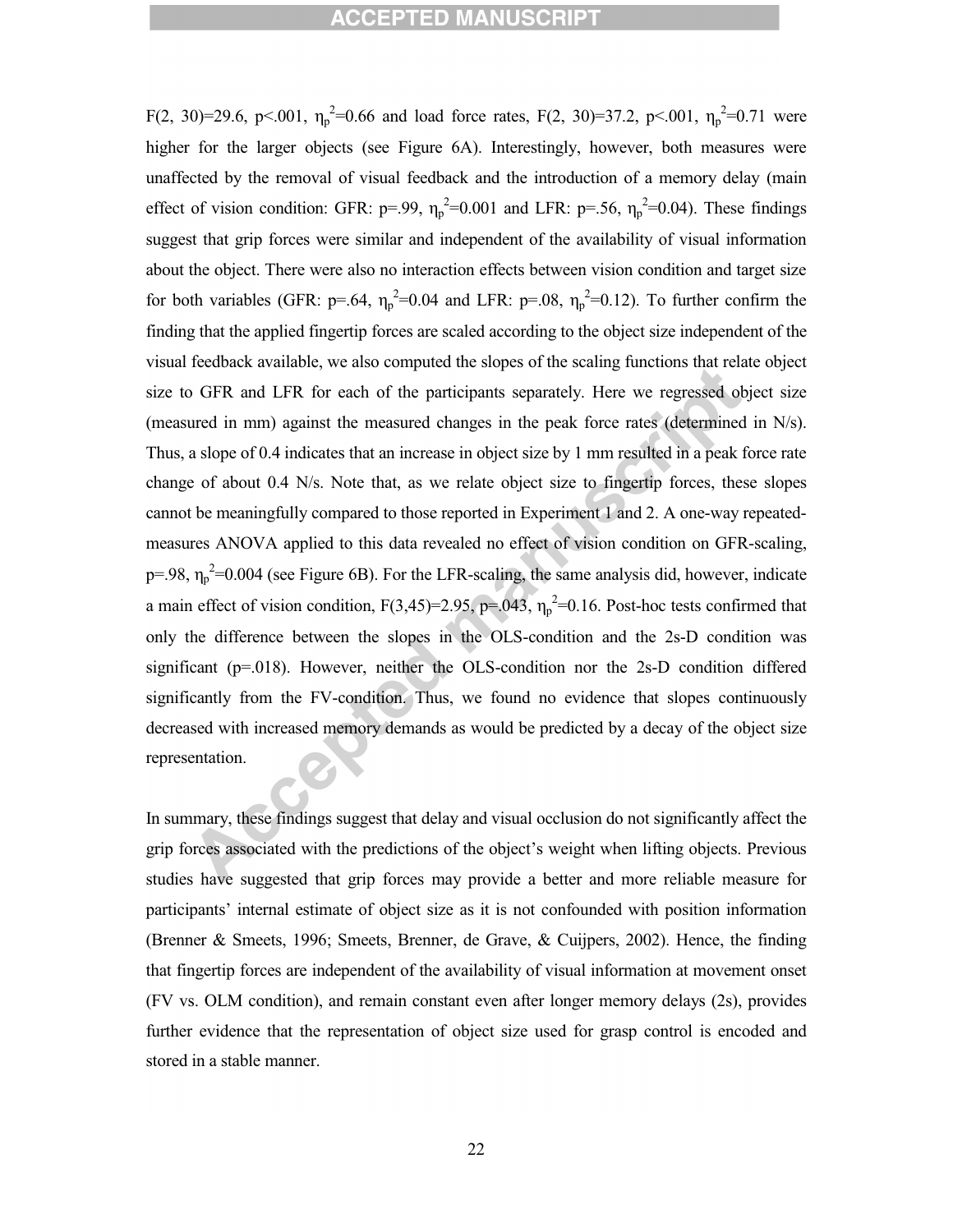#### **5. General Discussion**

In a series of studies, we aimed to directly test the assumption that information about target size is encoded in a more stable manner than information about target position. To date, no studies have explicitly tested whether and how visual size representations change with increased visual uncertainty. In the first experiment, we found that when participants had to transport their hand to the object they showed larger grip apertures and progressively poorer grip scaling as well as higher endpoint variability as visual information was reduced. However, if the positional demands were minimised (i.e. no hand transport), both the size of MGA and the grip scaling remained constant across all vision conditions. This finding indicates that the kinematic changes observed in the far transport condition were largely due to the decay of relevant positional information, whereas size information was encoded more stably. This suggestion received further support from Experiment 2: When the demands of object localisation were made redundant during grasping MGA and grip scaling were unaffected by memory demands. In contrast, memory for object position, as tested in a reaching task, decayed rapidly with the reduction of the available visual information. Finally, when we measured participants' fingertip forces as an unbiased indication of encoded object size (Experiment 3), we found constant grip/load force scaling in all vision conditions. Together, these findings provide compelling evidence for the notion that object size for grasping is encoded in a long-lived and static manner which stands in stark contrast to the rapid decay of the encoded positional information.

We shall first discuss what our findings mean in the context of the two-visual-streams hypothesis (Milner & Goodale, 2006). To briefly reiterate: according to the perception-action model it would be assumed that both object size and object location are computed in real-time within the dorsal stream when vision is available during movement programming (i.e. in the FV and OLM-conditions). In contrast, if visual information is suppressed at the moment movement initiation is required, or any time before that, the visuomotor system has to rely on stored representations mediated via the ventral stream. These ventral stream representations are supposedly less accurate than their dorsal stream counterparts, and subject to memory decay. Our finding that position information decays rapidly is consistent with the general idea that information in the dorsal stream is only available for a very limited amount of time (Milner  $\&$ Goodale, 1995). However, in its strictest interpretation the real-time view would predict similar localisation accuracy in FV and OLM conditions (as both are assumed to rely on real-time dorsal stream information), followed by a sharp drop in accuracy between the OLM and OLS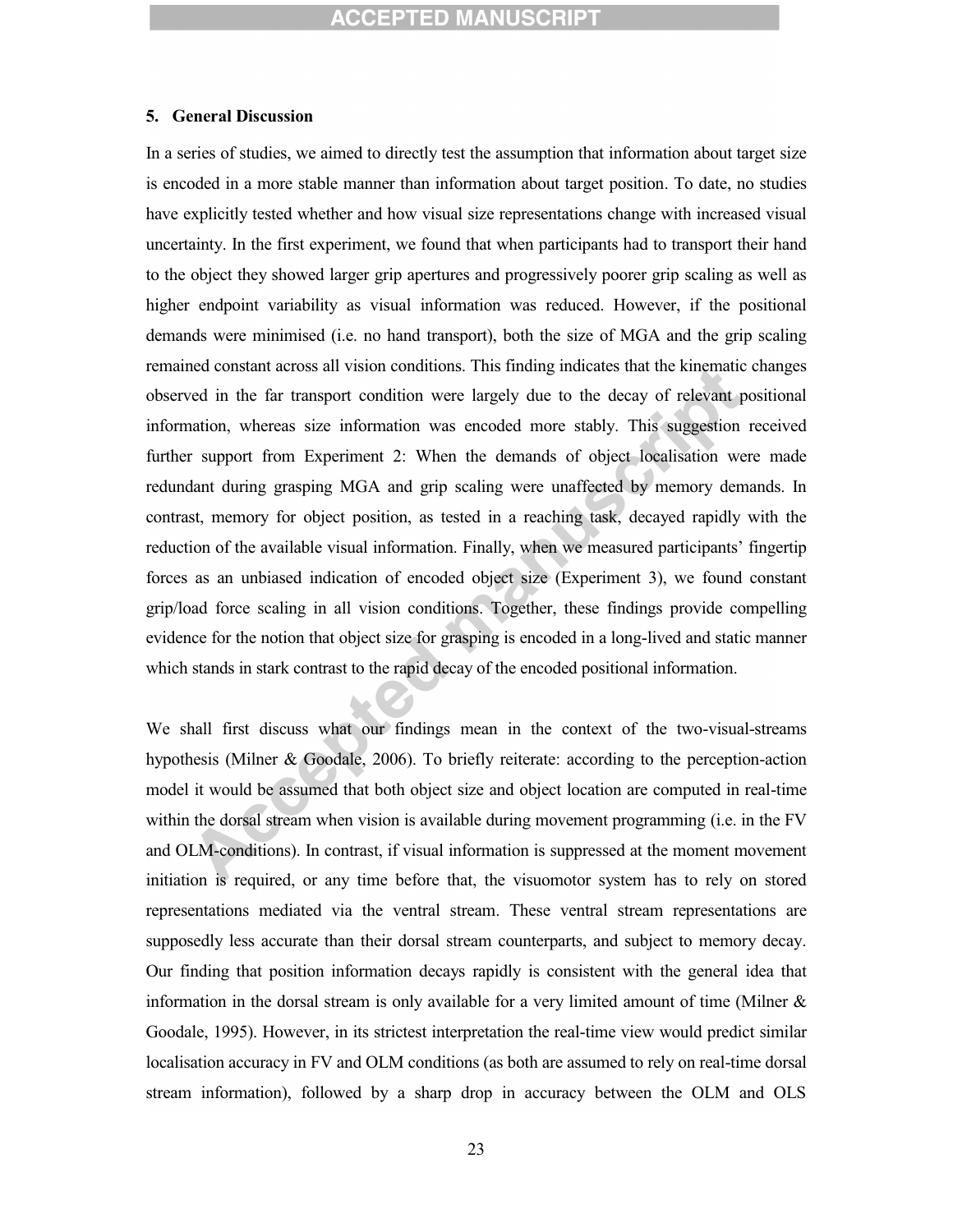conditions as a consequence of a switch from dorsal to ventral stream control (Hu et al., 1999; Westwood & Goodale,  $2003$ ) – neither of which we observed in our results. Instead, our findings are more consistent with the assumption of a continuous, rather than discrete, decay process of the relevant visual representations (Hesse & Franz, 2009, 2010; Himmelbach & Karnath, 2005). Moreover, given that the movement parameters related to object size (grip aperture scaling and grip force scaling) were unaffected by memory demands, our data provide no evidence that qualitatively different *size* representations are employed across different levels of visual feedback and delay. Obviously, based on our data, we cannot say where the different visual representations are stored or originate from (i.e., dorsal vs. ventral regions). However, what we can say is that, given the fact that movement kinematics related to object size do not change with increased memory demands, it is unlikely that the underlying processing mode changes from dorsal to ventral with memory delay. This interpretation is in line with the more recent notion that similar functional areas are responsible for task-processing when the task context remains identical (e.g., grasping vs. object recognition; Monaco et al., 2014).

From a neurophysiological perspective, the finding that visual information is retained differently for object size and object position is consistent with the recent observation that each of these properties are encoded in distinct cortical areas (Monaco et al., 2015). Specifically, the anterior intraparietal sulcus (aIPS, part of the dorsal stream) was found to be crucial for the processing of intrinsic object properties relevant for hand pre-shaping and force scaling (such as size and shape) independent of object location, whereas a number of different areas including the superior parietal occipital sulcus (SPOC) showed sensitivity to both object size and location. Note that the SPOC has been associated with processing the transport component of the grasp and aIPS with processing the manipulation component of the grasp (Cavina-Pratesi, Monaco, et al., 2010; Tunik, Frey, & Grafton, 2005). Furthermore, recent studies show that these critical dorsal stream areas also show activation when movements are performed after delay (Fiehler et al., 2011; Singhal et al., 2013). Thus, if we assume that both object position as well as the grasprelevant object size are computed in the dorsal stream, our findings would suggest that different visual properties show different decay characteristics within dorsal stream areas, with some of them (contrary to previous assumptions) being encoded in a relatively stable fashion.

However, this interpretation is difficult to reconcile with data from neuropsychological patients suffering from dorsal stream damage (i.e. optic ataxia). For example, at least some optic ataxia patients appear to be able to use object size for grasping (Cavina-Pratesi, Ietswaart, et al., 2010), suggesting that ventral stream mechanisms might underpin object size processing. In fact, recent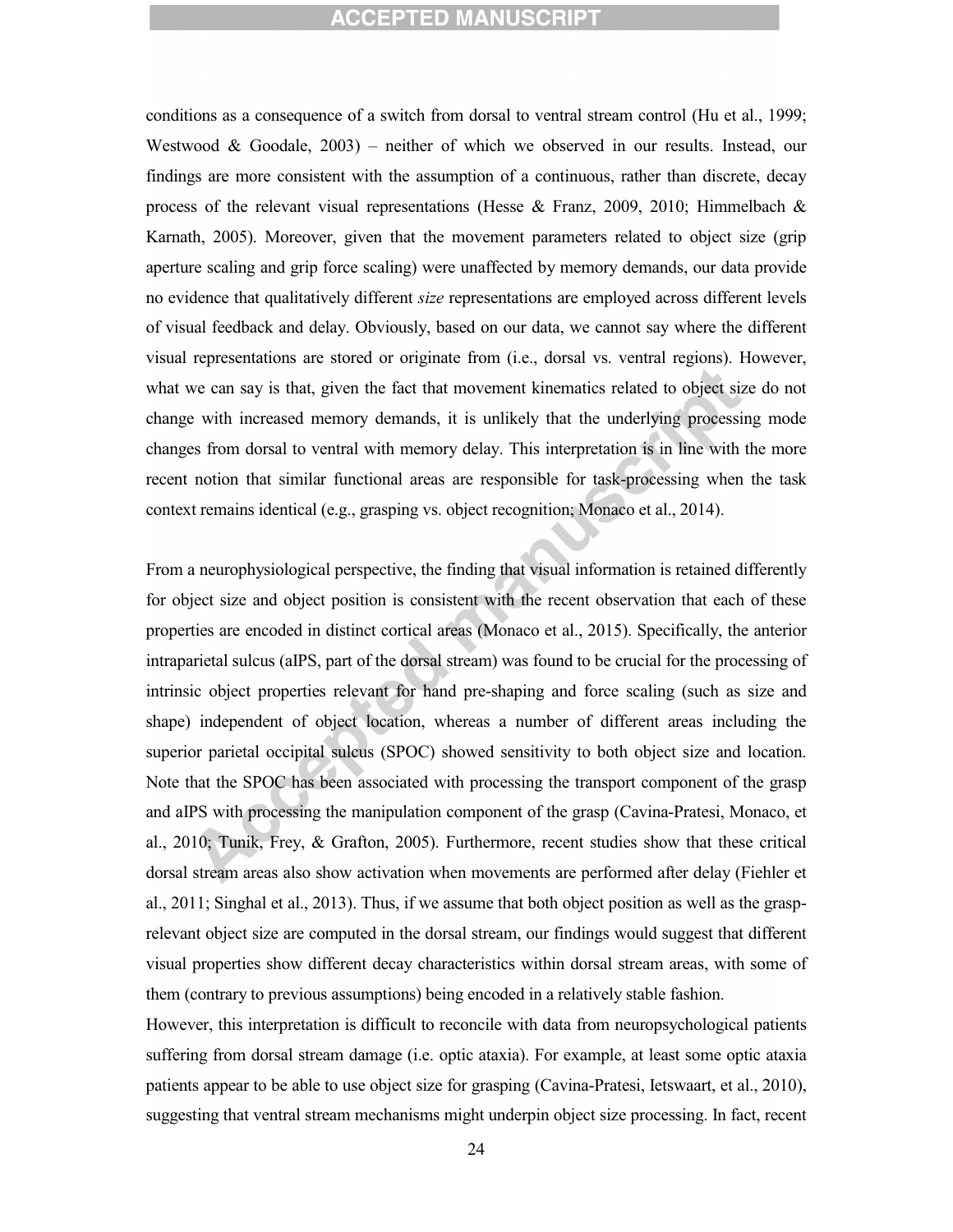studies found indeed an involvement of the lateral occipital cortex (LOC) in the processing of grasp relevant object properties such as object size, shape, and weight (Cavina-Pratesi, Goodale, & Culham, 2007; Gallivan, Cant, Goodale, & Flanagan, 2014; Monaco et al., 2014), potentially suggesting that both ventral and dorsal areas contribute to the processing of object features relevant to grasping. Therefore, it is possible that object size is not actually calculated in the aIPS, but is projected to this area via connections with the ventral stream (Borra et al., 2008; Grafton, 2010). If object size is mediated through the ventral stream this could also explain why this visual feature is less prone to memory decay. Indeed, the fact that patient DF, who suffers from ventral stream damage with a lesion focus in area LOC (James, Culham, Humphrey, Milner, & Goodale, 2003), performs poorly in tasks in which she has to rely explicitly on object size information, such as pantomiming (Goodale, Jakobson, & Keillor, 1994) and grasping objects in conditions with dissociated size and position information (Schenk, 2012, Task 6) further indicates that the calculation of object size may rely critically on ventral stream processing. However, in this case the question arises of why patient DF still shows normal performance (i.e. hand opening and grip scaling) in natural grasping tasks. Until now, this dissociation in performance between visuomotor and perceptual tasks was taken as evidence that object size is represented in both the ventral and the dorsal stream concurrently, with the dorsal stream representation being used only in natural visually-guided grasping tasks (Goodale et al., 1994; Whitwell & Buckingham, 2013). However, one could alternatively suggest that in natural grasping tasks DF does not rely on the calculation of object size at all, but can instead base her hand movements on (egocentric) position information alone (Schenk, 2010; Smeets & Brenner, 1999, 2001; Smeets, Brenner, & Biegstraaten, 2002). If this was true then DF's poor grasping performance after delay may indicate that in these tasks she relies on the (rapidly-decaying) position information and that hence her increased hand opening could be attributed to an increased visual uncertainty about relevant positional information. Furthermore, it is important to point out that the assumption that object size is calculated by the ventral stream and transferred into parietal areas crucial for movement execution is easily reconcilable with the recent suggestion that the dorsal and the ventral pathway interact closely to subserve adaptive behaviour and that the ventral stream may in fact play a crucial role in controlling our movements (Buckingham, Cant, & Goodale, 2009; Goodale & Cant, 2007; Schenk & McIntosh, 2010; Valyear & Culham, 2010).

Finally, regardless of the neural loci underpinning object size processing, the current study generally highlights the issue of using grip aperture as an implicit measure of the visual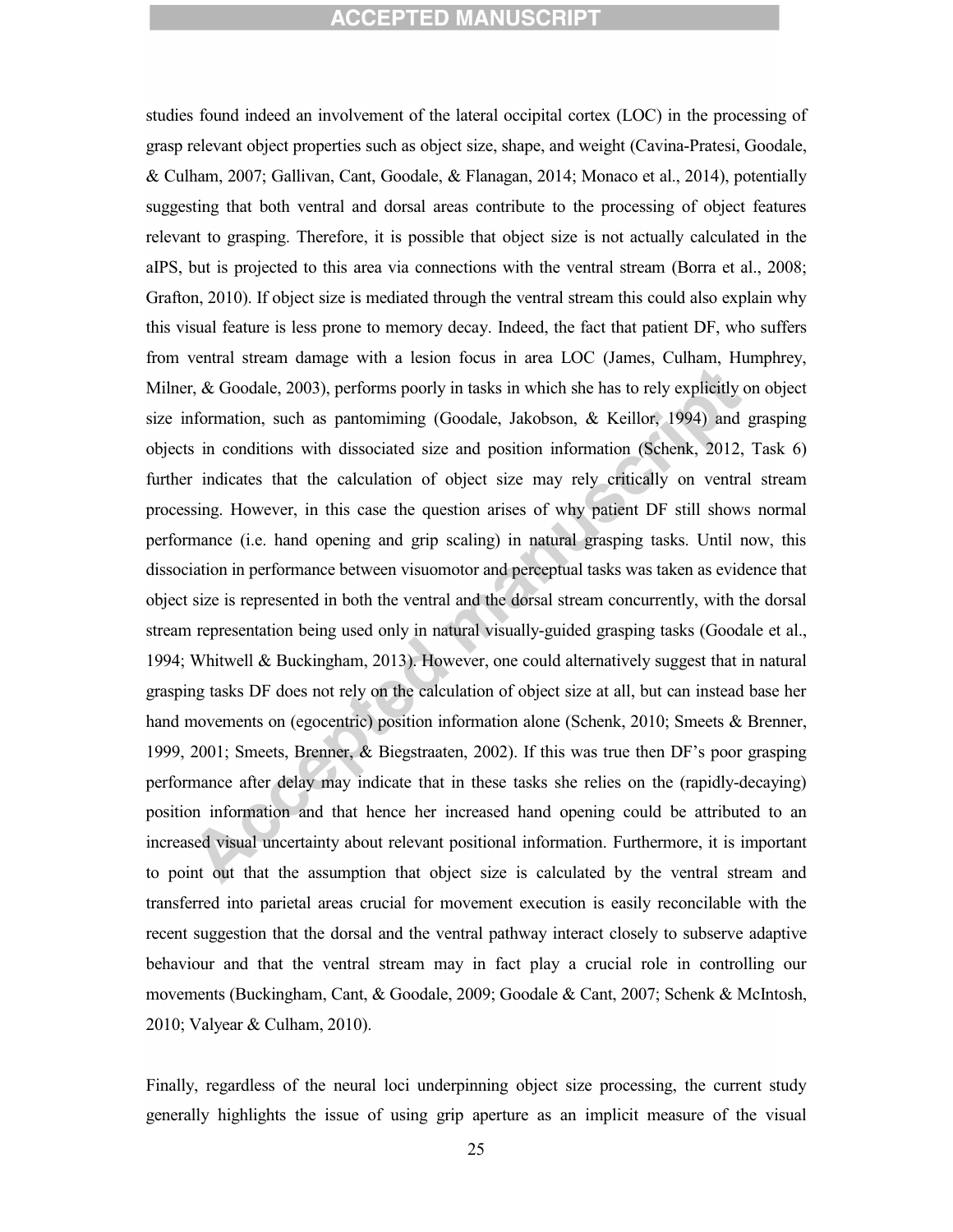processing of object size. As pointed out above, even though it has been known for a while that grip aperture size is directly linked to transport accuracy (Bootsma, Marteniuk, MacKenzie, & Zaal, 1994; Chieffi & Gentilucci, 1993; Schlicht & Schrater, 2007; Wing et al., 1986), grip aperture is often used in the literature as a standard measure to assess and compare participants' internal representations of object size across tasks with varying localisation requirements (e.g., standard grasping, pantomiming and manual size estimations) in neuropsychological studies (e.g., Goodale et al., 1994; Goodale, Milner, Jakobson, & Carey, 1991; Schenk, 2012) as well as in psychophysical studies on healthy adults (e.g., Brown, Halpert, & Goodale, 2005; Ganel, Chajut, & Algom, 2008; Goodale & Murphy, 1997; Hu et al., 1999). Our findings clearly demonstrate the difficulties associated with using grip aperture size as a variable to measure and compare internal size estimates across tasks with different localisation demands. Specifically we showed that MGA does not provide an unbiased indicator for object size representations underlying grasp control in conditions of visual uncertainty - as despite participants accurately remembering the size of the target, the size of their hand opening will change due to an increased uncertainty about the object's position. This is especially critical when relatively large targets are grasped as it can compromise the usually quite accurate scaling of the grip to object size (i.e. reduced slopes) due to the related biomechanical constraints. A similar argument was put forward by Cavina-Pratesi, Ietswaart, et al. (2010) showing that the impaired grip scaling of an optic ataxia patient is largely caused by his increased reaching error. If the localisation demands were minimal, the patient showed similar hand openings as healthy control subjects that were correctly scaled to object size. In other words, in tasks where positional information is irrelevant, the hand opening is solely determined by the size of the object. Importantly, the latter is also typically the case in pantomimed grasping tasks and manual estimation tasks in which the measured hand opening only relates to object size while object location (as well as hand location) can be ignored. Hence it is not clear if differences observed in grip openings between these tasks indicate differential processing of object size for perception (ventral) and action (dorsal) as suggested by the perception-action model (Milner & Goodale, 1995) or can be related to the fact that position information is needed for action task but not for the corresponding perceptual task.

#### **6. Conclusion**

In summary, we have shown in a series of experiments that alterations in the manipulation component of the grasp (i.e. grip aperture) when reaching without vision and after a delay can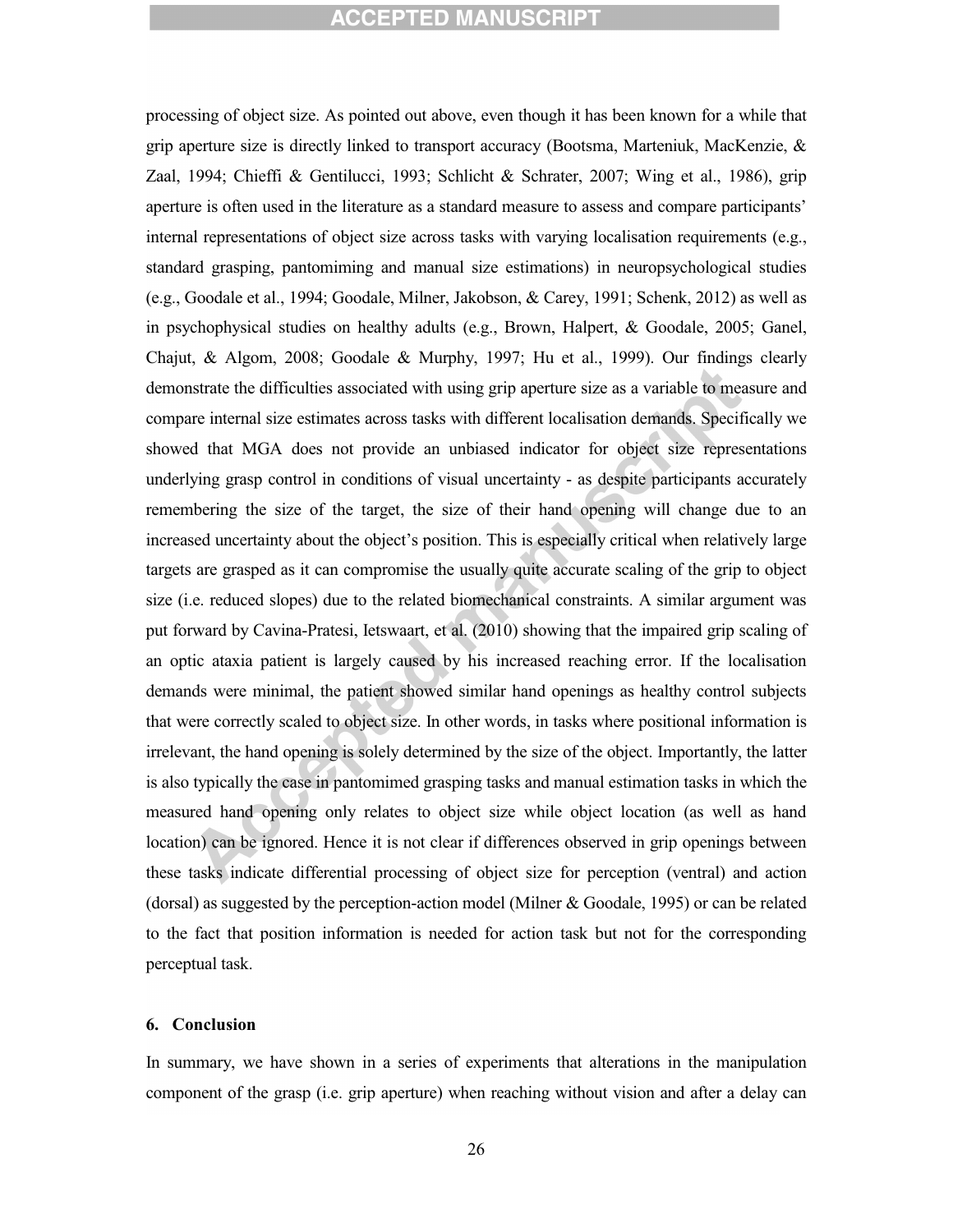primarily be attributed to an increased uncertainty about the object's position. In contrast, visual representations of grasp-relevant object size seem to be represented accurately over longer time periods. This provides the first direct evidence that different grasp-relevant visual properties show distinct decay characteristics. Furthermore, our findings highlight that we have to be cautious when measuring changes in grip scaling to infer how object size is represented or processed in the visual brain, as both positional and biomechanical factors can affect grasp preshaping (see Utz, Hesse, Aschenneller, & Schenk, 2015 for related argument). Instead, anticipatory scaling of fingertip forces might provide a more reliable measure to assess internal object size representations used for object interaction.

#### **Acknowledgements**

This research was supported by the Carnegie Trust for the Universities of Scotland (larger collaborative grant awarded to C Hesse and G Buckingham). The authors would like to thank Karina Kangur for help with data collection.

**POST** 

### **References**

- Berthier, N. E., Clifton, R. K., Gullapalli, V., McCall, D. D., & Robin, D. J. (1996). Visual Information and Object Size in the Control of Reaching. *Journal of Motor Behavior, 28*(3), 187-197.
- Binkofski, F., Dohle, C., Posse, S., Stephan, K. M., H., H., Seitz, R. J., & Freund, H. J. (1998). Human anterior intraparietal area subserves prehension - A combined lesion and functional MRI activation study. *Neurology, 50*(5), 1253-1259.
- Binsted, G., Rolheiser, T. M., & Chua, R. (2006). Decay in visuomotor representations during manual aiming. *Journal of Motor Behavior, 38*(2), 82-87.
- Bootsma, R. J., Marteniuk, R. G., MacKenzie, C. L., & Zaal, F. T. (1994). The speed-accuracy trade-off in manual prehension: effects of movement amplitude, object size and object width on kinematic characteristics. *Experimental Brain Research, 98*(3), 535-541.
- Borra, E., Belmalih, A., Calzavara, R., Gerbella, M., Murata, A., Rozzi, S., & Luppino, G. (2008). Cortical connections of the macaque anterior intraparietal (AIP) area. *Cerebral Cortex, 18*(5), 1094-1111.
- Bozzacchi, C., & Domini, F. (2015). Lack of depth constancy for grasping movements in both virtual and real environments. *Journal of neurophysiology, 114*(4), 2242-2248.
- Bradshaw, M. F., & Watt, S. J. (2002). A dissociation of perception and action in normal human observers: the effect of temporal-delay. *Neuropsychologia, 40*, 1766-1778.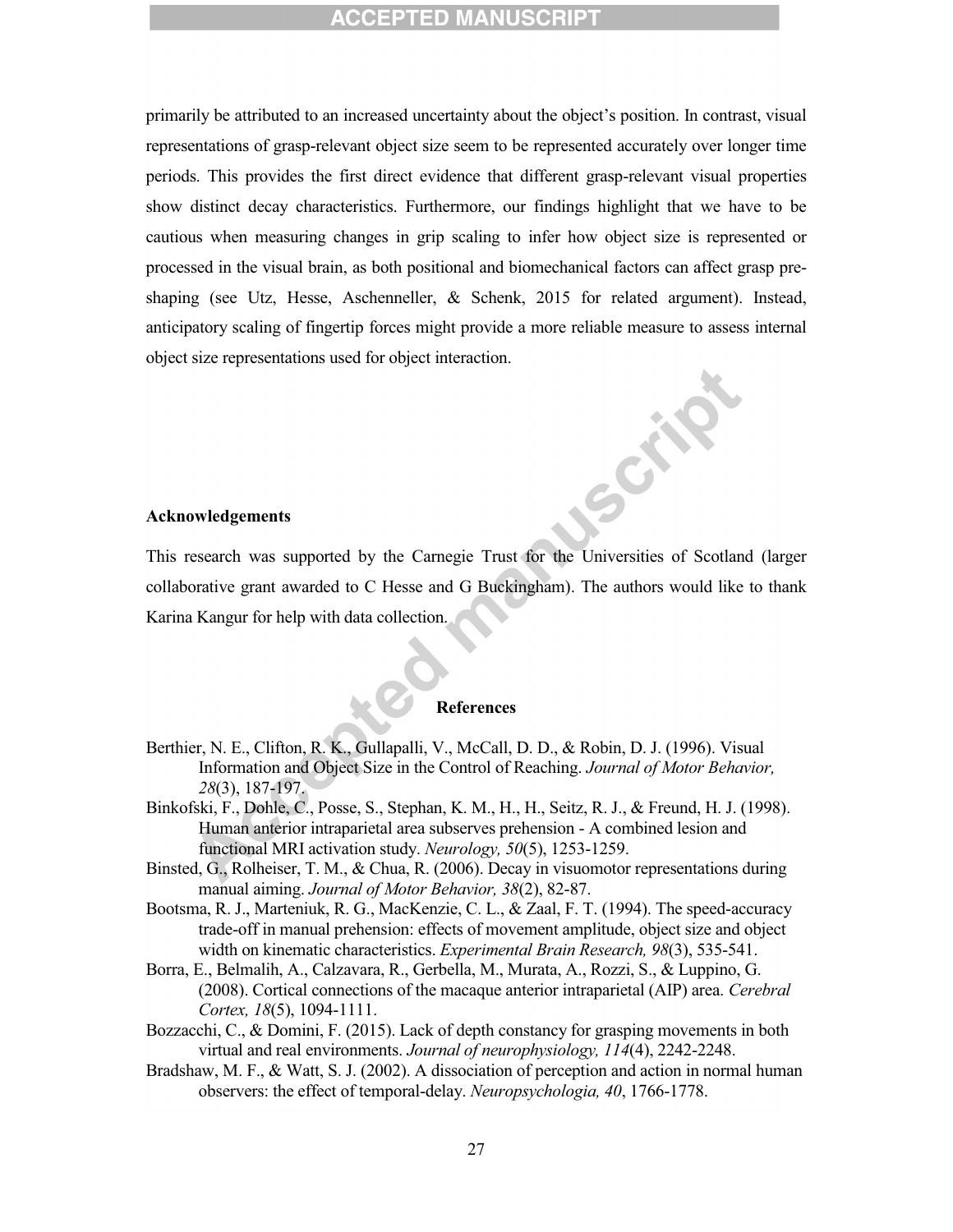- Brenner, E., & Smeets, J. B. J. (1996). Size illusion influences how we lift but not how we grasp an object. *Experimental Brain Research, 111*, 473-476.
- Brown, J. S., Knauft, E., & Rosenbaum, G. (1948). The accuracy of positioning reactions as a function of their direction and extent. *The American journal of psychology, 61*(2), 167- 182.
- Brown, L. E., Halpert, B. A., & Goodale, M. A. (2005). Peripheral vision for perception and action. *Experimental Brain Research, 165*(1), 97-106.
- Buckingham, G., Cant, J. S., & Goodale, M. A. (2009). Living in a material world: how visual cues to material properties affect the way that we lift objects and perceive their weight. *Journal of Neurophysiology, 102*(6), 3111-3118.
- Buckingham, G., & Goodale, M. A. (2010). Lifting without seeing: the role of vision in perceiving and acting upon the size weight illusion. *PLoS One, 5*(3).
- Buckingham, G., Goodale, M. A., White, J. A., & Westwood, D. A. (2016). Equal-magnitude size-weight illusions experienced within and between object categories. *Journal of Vision, 16*(3), 25, 21-29.
- Buckingham, G., Michelakakis, E. E., & Rajendran, G. (2016). The Influence of Prior Knowledge on Perception and Action: Relationships to Autistic Traits. *Journal of Autism and Developmental Disorders, 46*(5), 1716-1724.
- Cavina-Pratesi, C., Goodale, M. A., & Culham, J. C. (2007). FMRI reveals a dissociation between grasping and perceiving the size of real 3D objects. *Plos One, 2*(5), e424.
- Cavina-Pratesi, C., Ietswaart, M., Humphreys, G. W., Lestou, V., & Milner, A. D. (2010). Impaired grasping in a patient with optic ataxia: Primary visuomotor deficit or secondary consequence of misreaching? [Article]. *Neuropsychologia, 48*(1), 226-234. doi: 10.1016/j.neuropsychologia.2009.09.008
- Cavina-Pratesi, C., Monaco, S., Fattori, P., Galletti, C., McAdam, T. D., Quinlan, D. J., . . . Culham, J. C. (2010). Functional Magnetic Resonance Imaging Reveals the Neural Substrates of Arm Transport and Grip Formation in Reach-to-Grasp Actions in Humans. [Article]. *Journal of Neuroscience, 30*(31), 10306-10323. doi: 10.1523/jneurosci.2023- 10.2010
- Chieffi, S., & Gentilucci, M. (1993). Coordination between the transport and the grasp components during prehension movements. *Experimental brain research, 94*(3), 471- 477.
- Churchill, A., Hopkins, B., Ronnqvist, L., & Vogt, S. (2000). Vision of the hand and environmental context in human prehension. *Experimental Brain Research, 134*(1), 81- 89.
- Connolly, J. D., Andersen, R. A., & Goodale, M. A. (2003). FMRI evidence for a 'parietal reach region' in the human brain. *Experimental Brain Research, 153*, 140-145.
- Connolly, J. D., & Goodale, M. A. (1999). The role of visual feedback of hand position in the control of manual prehension. *Experimental Brain Research, 125*(3), 281-286.
- Culham, J. C. (2004). Human brain imaging reveals a parietal area specialized for grasping. In N. Kanwisher & J. Duncan (Eds.), (pp. 417-438): Oxford: Oxford University Press.
- Culham, J. C., & Valyear, K. F. (2006). Human parietal cortex in action. *Current Opinion in Neurobiology, 16*, 205-212.
- Elliott, D., Carson, R. G., Goodman, D., & Chua, R. (1991). Discrete vs. continuous visual control of manual aiming. *Human Movement Sciences, 10*, 393-418.
- Elliott, D., & Lee, T. D. (1995). The role of target information on manual-aiming bias. *Psychological Research, 58*, 2-9.
- Elliott, D., & Madalena, J. (1987). The influence of premovement visual information on manual aiming. *Quarterly Journal of Experimental Psychology, 39A*, 541-559.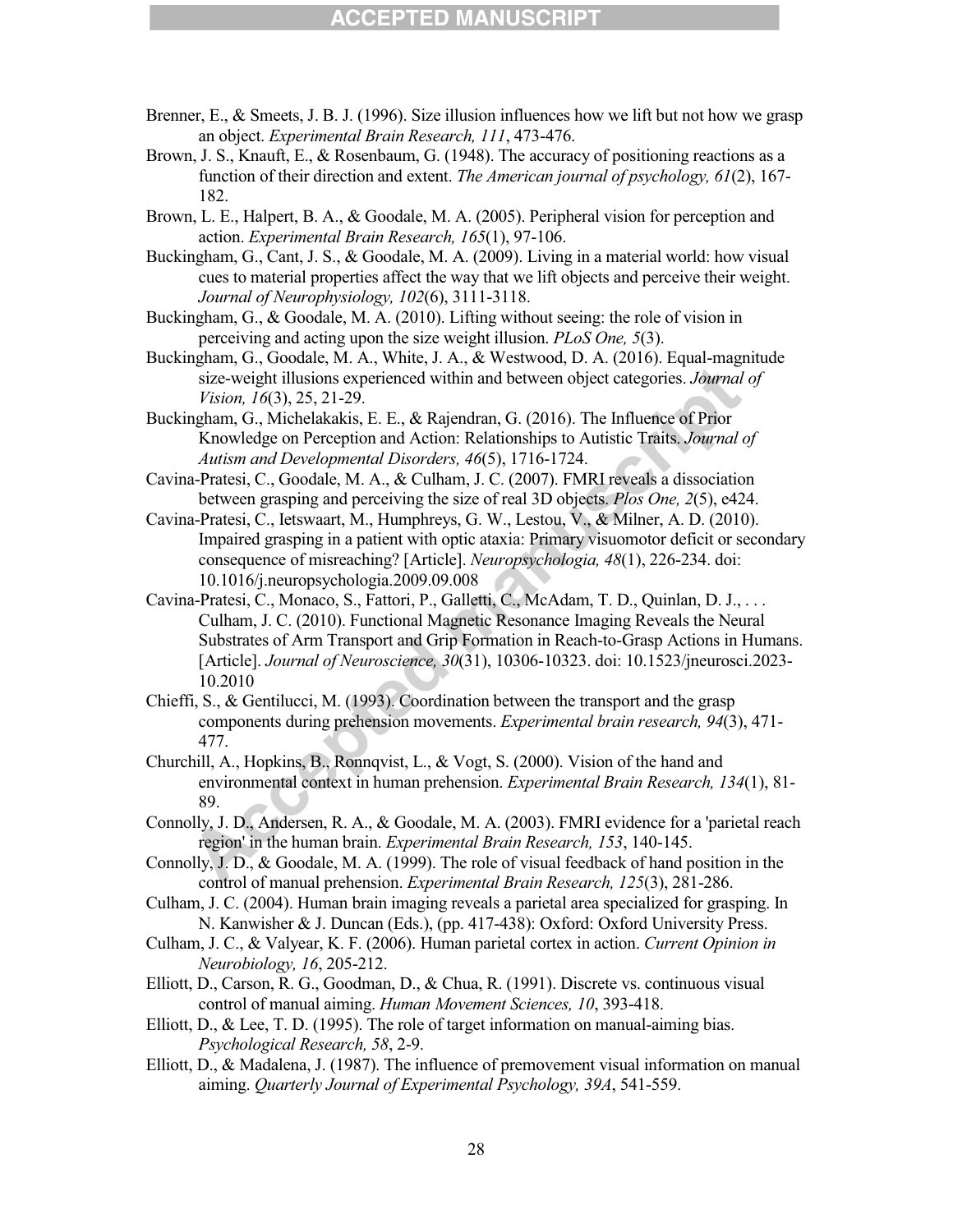- Eloka, O., & Franz, V. H. (2011). Effects of object shape on the visual guidance of action. *Vision research, 51*(8), 925-931.
- Fiehler, K., Bannert, M. M., Bischoff, M., Blecker, C., Stark, R., Vaitl, D., . . . Rosler, F. (2011). Working memory maintenance of grasp-target information in the human posterior parietal cortex. [Article]. *Neuroimage, 54*(3), 2401-2411. doi: 10.1016/j.neuroimage.2010.09.080
- Flanagan, J. R., Merritt, K., & Johansson, R. S. (2009). Predictive mechanisms and object representations used in object manipulation. In D. A. Nowak & J. Hermsdoerfer (Eds.), *Sensorimotor control of grasping: physiology and pathophysiology* (pp. 161-177). Cambridge: University Press.
- Franz, V. H. (2004). The Optotrak Toolbox Retrieved 15th April, 2010
- Franz, V. H., Hesse, C., & Kollath, S. (2009). Visual illusions, delayed grasping, and memory: No shift from dorsal to ventral control. [Article]. *Neuropsychologia, 47*(6), 1518-1531. doi: 10.1016/j.neuropsychologia.2008.08.029
- Franz, V. H., Scharnowski, F., & Gegenfurtner, K. R. (2005). Illusion effects on grasping are temporally constant not dynamic. *Journal of Experimental Psychology: Human Perception and Performance, 31*(6), 1359-1378.
- Gallivan, J. P., Cant, J. S., Goodale, M. A., & Flanagan, J. R. (2014). Representation of object weight in human ventral visual cortex. *Current Biology, 24*(16), 1866-1873.
- Ganel, T., Chajut, E., & Algom, D. (2008). Visual coding for action violates fundamental psychophysical principles. *Current Biology, 18*(14), R599-R601.
- Goodale, M. A., & Cant, J. S. (2007). Coming to grips with vision and touch. *Behavioral and Brain Sciences, 30*(02), 209-210.
- Goodale, M. A., Jakobson, L. S., & Keillor, J. M. (1994). Differences in the visual control of pantomimed and natural grasping movements. *Neuropsychologia, 32*, 1159-1178.
- Goodale, M. A., Kroliczak, G., & Westwood, D. A. (2005). Dual routes to action: Contributions of the dorsal and ventral streams to adaptive behavior. *Progress in Brain Research, 149*, 269-283.
- Goodale, M. A., Milner, A. D., Jakobson, L. S., & Carey, D. P. (1991). A neurological dissociation between perceiving objects and grasping them. *Nature, 349*, 154-156.
- Goodale, M. A., & Murphy, K. J. (1997). Perception and action in the visual periphery. In H. P. Thier & H. O. Karnath (Eds.), (pp. 447-461): Springer Verlag, Berlin.
- Gordon, A., Forssberg, H., Johansson, R., Eliasson, A., & Westling, G. (1992). Development of human precision grip. III. Integration of visual size cues during the programming of isometric forces. . *Experimental brain research, 90*(2), 399-403.
- Grafton, S. T. (2010). The cognitive neuroscience of prehension: recent developments. *Experimental Brain Research, 204*(4), 475-491.
- Greenhouse, S. W., & Geisser, S. (1959). On methods in the analysis of profile data. *Psychometrika, 24*(2), 95-112.
- Hay, L., & Redon, C. (2006). Response delay and spatial representation in pointing movements. *Neuroscience Letters, 408*(3), 194-198. doi: 10.1016/j.neulet.2006.08.080
- Heath, M., & Binsted, G. (2007). Visuomotor memory for target location in near and far reaching spaces. *Journal of motor behavior, 39*(3), 169-177.
- Heath, M., Neely, K. A., Krigolson, O., & Binsted, G. (2010). Memory-guided reaching: What the visuomotor system knows and how long it knows it. In D. Elliott & M. Khan (Eds.), *Vision and Goal-directed movement: Neurobehavioral Perspectives.* (pp. 79-96). Champaign, IL: Human Kinetics.
- Hesse, C., & Franz, V. H. (2009). Memory mechanisms in grasping. [Article]. *Neuropsychologia, 47*(6), 1532-1545. doi: 10.1016/j.neuropsychologia.2008.08.012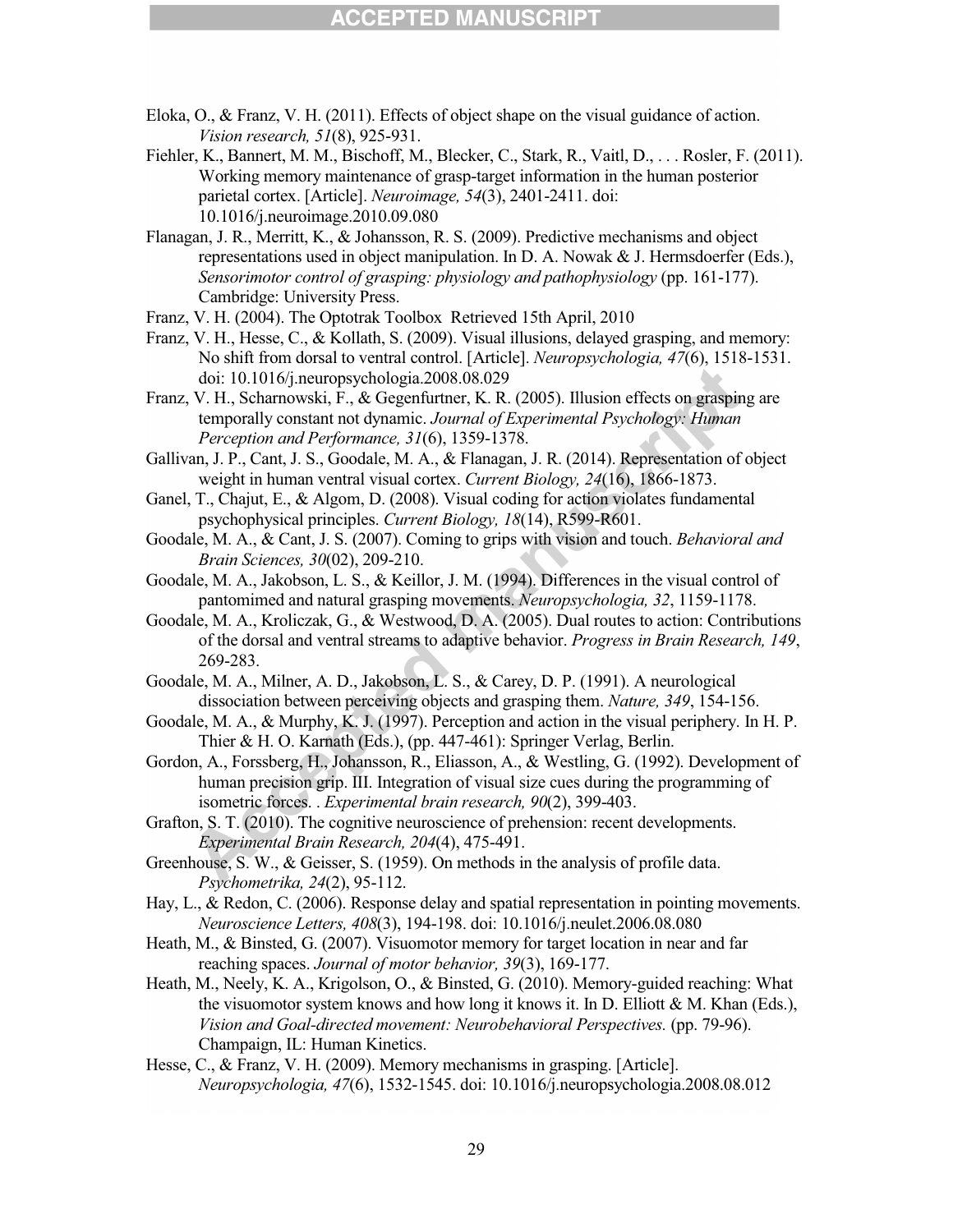- Hesse, C., & Franz, V. H. (2010). Grasping remembered objects: Exponential decay of the visual memory. [Article]. *Vision Research, 50*(24), 2642-2650. doi: 10.1016/j.visres.2010.07.026
- Hesse, C., Franz, V. H., & Schenk, T. (2016). Pointing and Antipointing in Müller− Lyer Figures: Why Illusion Effects Need to Be Scaled. *Journal of Experimental Psychology: Human Perception and Performance, 42*(1), 90-102.
- Himmelbach, M., & Karnath, H. O. (2005). Dorsal and ventral stream interaction: Contributions from optic ataxia. *Journal of Cognitive Neuroscience, 17*, 632-640.
- Himmelbach, M., Nau, M., Zündorf, I., Erb, M., Perenin, M. T., & Karnath, H. O. (2009). Brain activation during immediate and delayed reaching in optic ataxia. [Article]. *Neuropsychologia, 47*(6), 1508-1517. doi: 10.1016/j.neuropsychologia.2009.01.033
- Hu, Y., Eagleson, R., & Goodale, M. A. (1999). The effects of delay on the kinematics of grasping. *Experimental Brain Research, 126*, 109-116.
- Hu, Y., & Goodale, M. A. (2000). Grasping after a delay shifts size-scaling from absolute to relative metrics. *Journal of Cognitive Neuroscience, 12*(5), 856-868.
- Jakobson, L. S., & Goodale, M. A. (1991). Factors affecting higher-order movement planning: A kinematic analysis of human prehension. *Experimental Brain Research, 86*, 199-208.
- James, T. W., Culham, J., Humphrey, G. K., Milner, A. D., & Goodale, M. A. (2003). Ventral occipital lesions impair object recognition but not object-directed grasping: an fMRI study. *Brain, 126*, 2463-2475.
- Jeannerod, M. (1984). The timing of natural prehension movements. *Journal of Motor Behavior, 16*(3), 235-254.
- Jeannerod, M., Arbib, M. A., Rizzolatti, G., & Sakata, H. (1995). Grasping objects: The cortical mechanisms of visuomotor transformation. *Trends in Neurosciences, 18*, 314-320.
- Jeannerod, M., Long, J., & Baddeley, A. (1981). Intersegmental coordination during reaching at natural visual objects *Attention and Performance* (Vol. 9, pp. 153-168): Hillsdale, NJ: Erlbaum.
- Lacquaniti, F., Perani, D., Guigon, E., Bettinardi, V., Carrozzo, M., Grassi, F., . . . Fazio, F. (1997). Visuomotor transformations for reaching to memorized targets: A PET study. *Neuroimage*, 129-146.
- McIntyre, J., Stratta, F., & Lacquaniti, F. (1998). Short-Term Memory for Reaching to Visual Targets: Psychophysical Evidence for Body-Centered Reference Frames. *The Journal of Neuroscience, 18*(20), 8423-8435.
- Messier, J., & Kalaska, J. F. (1997). Differential effect of task conditions on errors of direction and extent of reaching movements. *Exp Brain Res, 115*(3), 469-478.
- Messier, J., & Kalaska, J. F. (1999). Comparison of variability of initial kinematics and endpoints of reaching movements. *Exp Brain Res, 125*(2), 139-152.
- Milgram, P. (1987). A spectacle-mounted liquid-crystal tachistoscope. *Behavior Research Methods, Instruments, & Computers, 19*(5), 449-456.
- Milner, A. D., & Goodale, M. A. (1995). *The visual brain in action*: Oxford: Oxford University Press.
- Milner, A. D., & Goodale, M. A. (2006). *The visual brain in action.* (2nd ed.). Oxford: Oxford University Press.
- Milner, A. D., & Goodale, M. A. (2008). Two visual systems re-viewed. [Article]. *Neuropsychologia, 46*(3), 774-785. doi: 10.1016/j.neuropsychologia.2007.10.005
- Monaco, S., Chen, Y., Medendorp, W. P., Crawford, J. D., Fiehler, K., & Henriques, D. Y. (2014). Functional magnetic resonance imaging adaptation reveals the cortical networks for processing grasp-relevant object properties. *Cerebral Cortex, 24*(6), 1540-1554.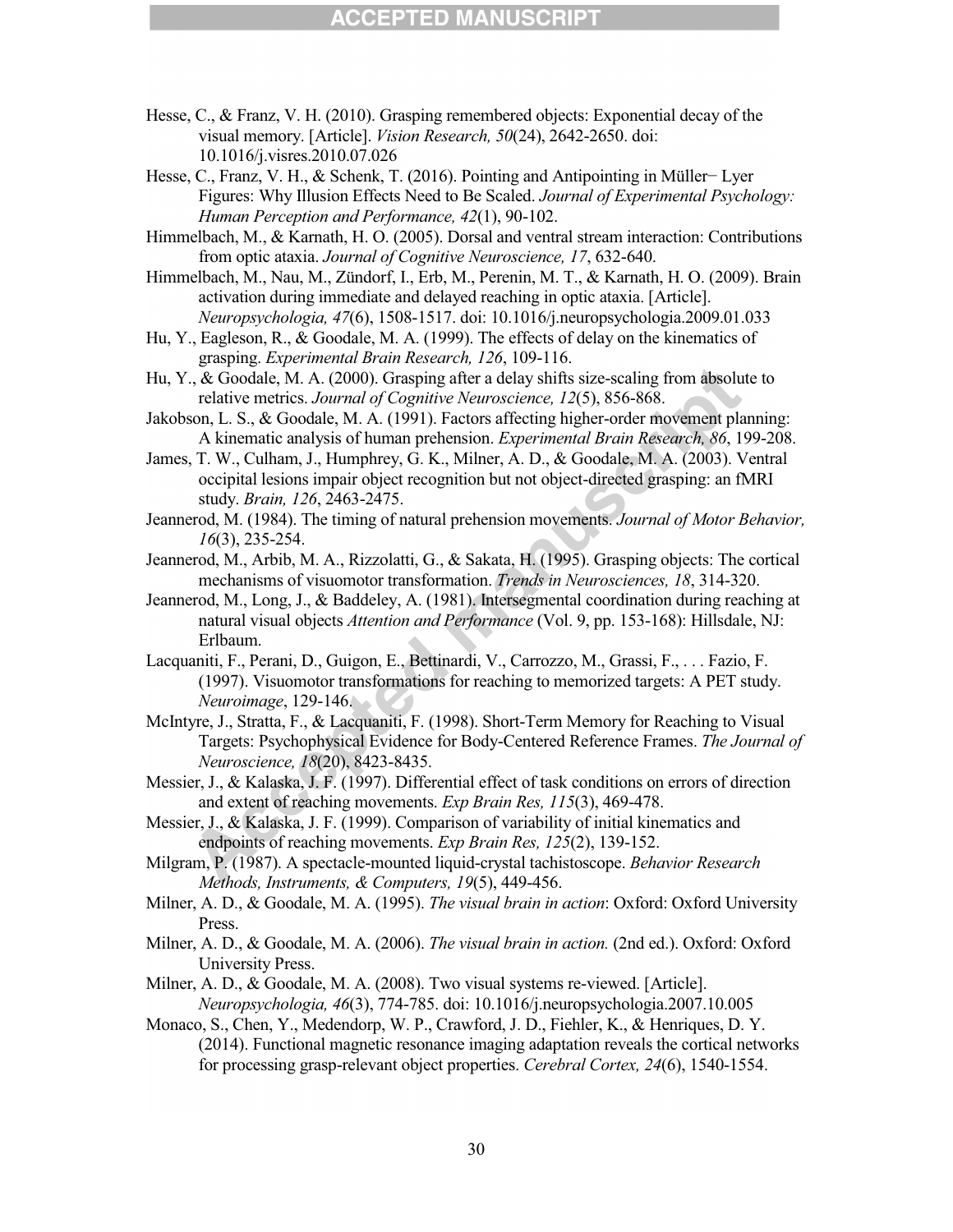- Monaco, S., Sedda, A., Cavina-Pratesi, C., & Culham, J. C. (2015). Neural correlates of object size and object location during grasping actions. *European Journal of Neuroscience, 41*(4), 454-465.
- Rolheiser, T. M., Binsted, G., & Brownell, K. J. (2006). Visuomotor representation decay: influence on motor systems. *Experimental Brain Research, 173*(4), 698-707.
- Saunders, J. A., & Knill, D. C. (2003). Humans use continuous visual feedback from the hand to control reaching movements. *Experimental Brain Research, 152*(3), 341-352.
- Saunders, J. A., & Knill, D. C. (2005). Humans use continuous visual feedback from the hand to control both the direction and distance of pointing movements. *Experimental Brain Research, 162*(4), 458-473.
- Schenk, T. (2010). Visuomotor robustness is based on integration not segregation. *Vision Research, 50*(24), 2627-2632.
- Schenk, T. (2012). No Dissociation between Perception and Action in Patient DF When Haptic Feedback is Withdrawn. [Article]. *Journal of Neuroscience, 32*(6), 2013-2017. doi: 10.1523/jneurosci.3413-11.2012
- Schenk, T., & McIntosh, R. D. (2010). Do we have independent visual streams for perception and action? *Cognitive Neuroscience, 1*(1), 52-62.
- Schettino, L. F., Adamovich, S. V., & Poizner, H. (2003). Effects of object shape and visual feedback on hand configuration during grasping. *Experimental Brain Research, 151*(2), 158-166.
- Schlicht, E. J., & Schrater, P. R. (2007). Effects of visual uncertainty on grasping movements. *Experimental Brain Research, 182*(1), 47-57.
- Singhal, A., Monaco, S., Kaufman, L. D., & Culham, J. C. (2013). Human fMRI reveals that delayed action re-recruits visual perception. *Plos One, 8*(9).
- Smeets, J. B., & Brenner, E. (2008). Grasping Weber's law. *Current Biology, 18*(23), 1089- 1090.
- Smeets, J. B. J., & Brenner, E. (1999). A new view on grasping. *Motor Control, 3*, 237-271.
- Smeets, J. B. J., & Brenner, E. (2001). Independent movements of the digits in grasping. *Experimental brain research, 139*(1), 92-100.
- Smeets, J. B. J., Brenner, E., & Biegstraaten, M. (2002). Independent control of the digits predicts an apparent hierarchy of visuomotor channels in grasping. *Experimental Brain Research, 136*, 427-432.
- Smeets, J. B. J., Brenner, E., de Grave, D. D. J., & Cuijpers, R. H. (2002). Illusions in action: Consequences of inconsistent processing of spatial attributes. *Experimental Brain Research, 147*, 135-144.
- Tunik, E., Frey, S. H., & Grafton, S. T. (2005). Virtual lesions of the anterior intraparietal area disrupt goal-dependent on-line adjustments of grasp. *Nature Neuroscience, 8*(4), 505- 511.
- Utz, K. S., Hesse, C., Aschenneller, N., & Schenk, T. (2015). Biomechanical factors may explain why grasping violates Weber's law. *Vision research, 111*, 22-30.
- Valyear, K. F., & Culham, J. C. (2010). Observing learned object-specific functional grasps preferentially activates the ventral stream. *Journal of Cognitive Neuroscience, 22*(5), 970-984.
- Watt, S. J., & Bradshaw, M. F. (2003). The visual control of reaching and grasping: binocular disparity and motion parallax. *Journal of Experimental Psychology: Human Perception and Performance, 29*(2), 404-415.
- Westwood, D. A., & Goodale, M. A. (2003). Perceptual illusion and the real-time control of action. *Spatial Vision, 16*(3-4), 243-254.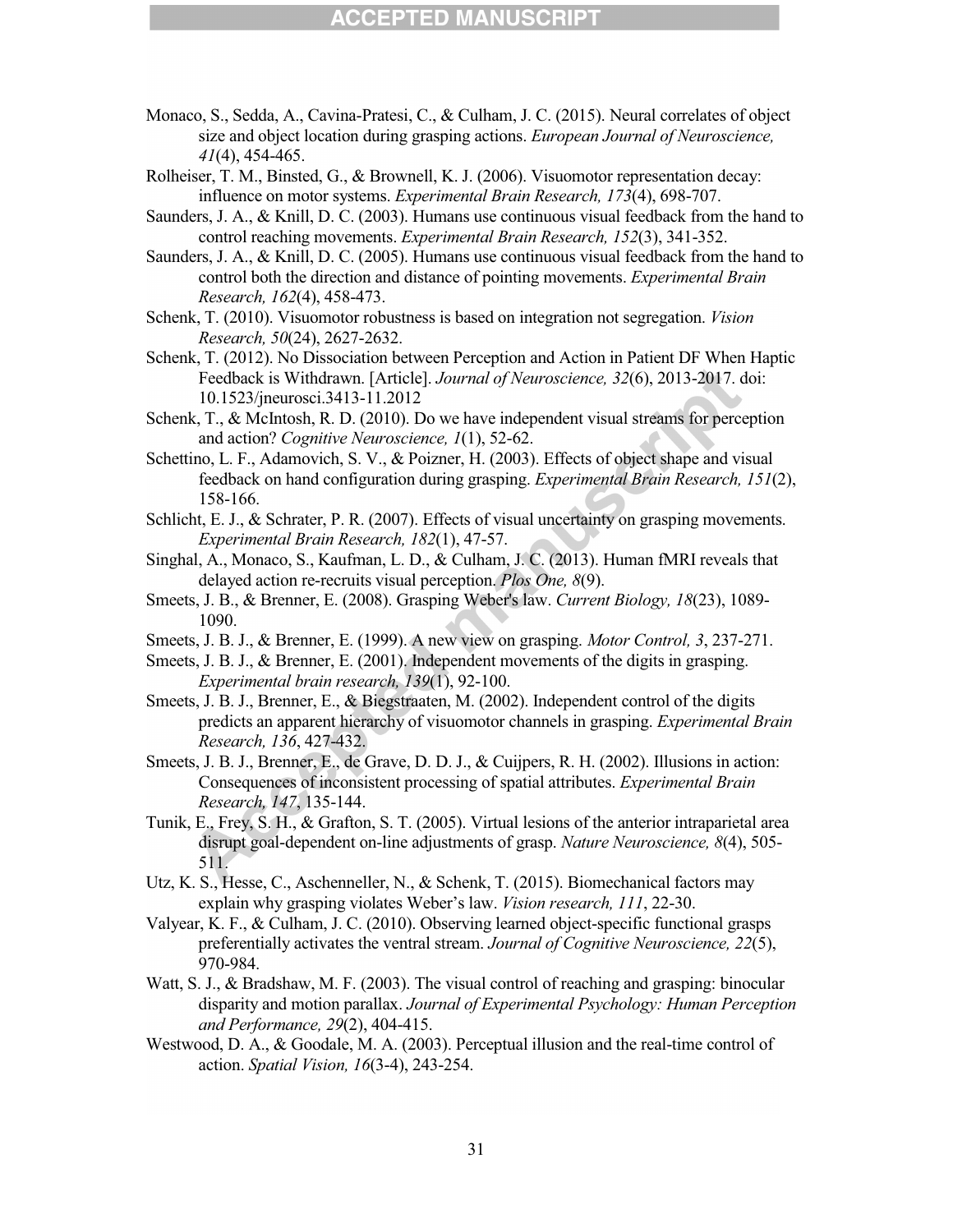- Westwood, D. A., Heath, M., & Roy, E. A. (2003). No evidence for accurate visuomotor memory: systematic and variable error in memory-guided reaching. *Journal of Motor Behavior, 35*(2), 127-133.
- Whitwell, R. L., & Buckingham, G. (2013). Reframing the action and perception dissociation in DF: haptics matters, but how? *Journal of Neurophysiology, 109*(3), 621-624. doi: 10.1152/jn.00396.2012
- Wing, A. M., Turton, A., & Fraser, C. (1986). Grasp size and accuracy of approach in reaching. *Journal of Motor Behavior, 18*, 245-260.
- Winges, S. A., Weber, D. J., & Santello, M. (2003). The role of vision on hand preshaping during reach to grasp. *Experimental Brain Research, 152*(4), 489-498.
- Woodworth, R. S. (1899). The accuracy of voluntary movement. *Psychological Review Monograph, 3*(2), 1-114.

**Figure 1: A:** Illustration of hand position and object position in the far and no transport conditions of Experiment 1. Note that participants did not need to move their hand in order to reach the object in the no transport condition. B: Illustration of the stimuli seen by the participants in Experiments 2A and 2B. In Experiment 2A, participants grasped the (hidden) object placed at the object location marker (+) and were provided an object size cue at a different location (see Methods for more information). In Experiment 2B, participants were asked to point to the perceived middle of the target object that could be placed at three different distances from the hand. Note that participants were not able to see their hand in all vision conditions of Experiment 2A and 2B.

**Figure 2:** Experiment 1: A: MGA as a function of object size and transport distance. In the far transport condition participants had to cover a distance of 30 cm between start position and target position while in the no transport condition only a movement of the fingers but not the hand was required (see methods section for more information). Each panel depicts a different vision condition with memory demands increasing from left to right. B: Slopes of the functions relating MGA to object size in all five vision conditions and each of the transport conditions. All error bars depict  $\pm$  1 SEM between subjects.

**Figure 3:** Experiment 1: Relative increase in end-point variability (as compared to the FVcondition) plotted as a function of the relative increased in the size of MGA (as compared to the FV-condition) for each of the five vision conditions. Each symbol represents the data of one participant in the far transport condition  $(N=17)$ . Lines represent the least-squares fit to the data obtained in each vision condition. Note that for all conditions the increase in endpoint variability was significantly correlated with the respective increase in MGA.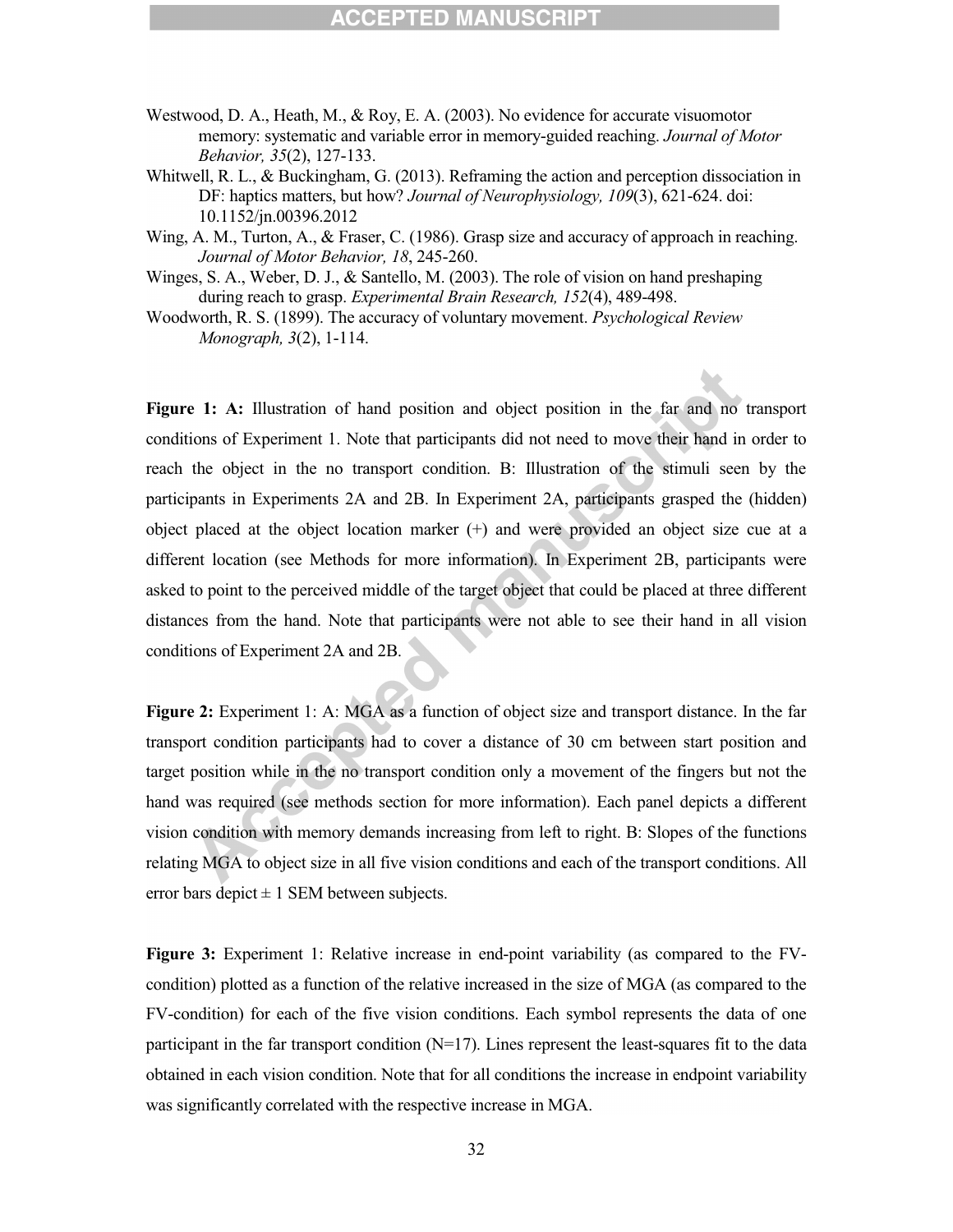**Figure 4:** Experiment 2A: A: MGA as a function of object size and vision condition. Each panel depicts a different vision condition with memory demands increasing from left to right. B: Slopes of the functions relating MGA to object size in all five vision conditions. All error bars depict  $\pm$  1 SEM between subjects.

**Figure 5:** Experiment 2B: A: Endpoint variability in the reaching task as a function of target distance and vision condition. B: Distance error in the reaching task as a function of target distance and vision condition. Each panel depicts a different vision condition with memory demands increasing from left to right. All error bars depict  $\pm 1$  SEM between subjects.

**Figure 6:** Experiment 3: A: Peak grip force rate and peak load force rate as a function of object size and vision condition (see methods section for more information). Each panel depicts a different vision condition with memory demands increasing from left to right. B: Slopes of the functions relating peak force rate changes (N/s) to object size in all five vision conditions. All error bars depict  $\pm$  1 SEM between subjects.

#### **Highlights**

- Object size and object position are encoded differently in the visual brain
- Visual representations of object location decay rapidly
- · Visual representation of object size are comparatively stable
- Memory demands change the grasp component due to localisation uncertainty
- Grip forces may be a more reliable indicator for remembered size than grip aperture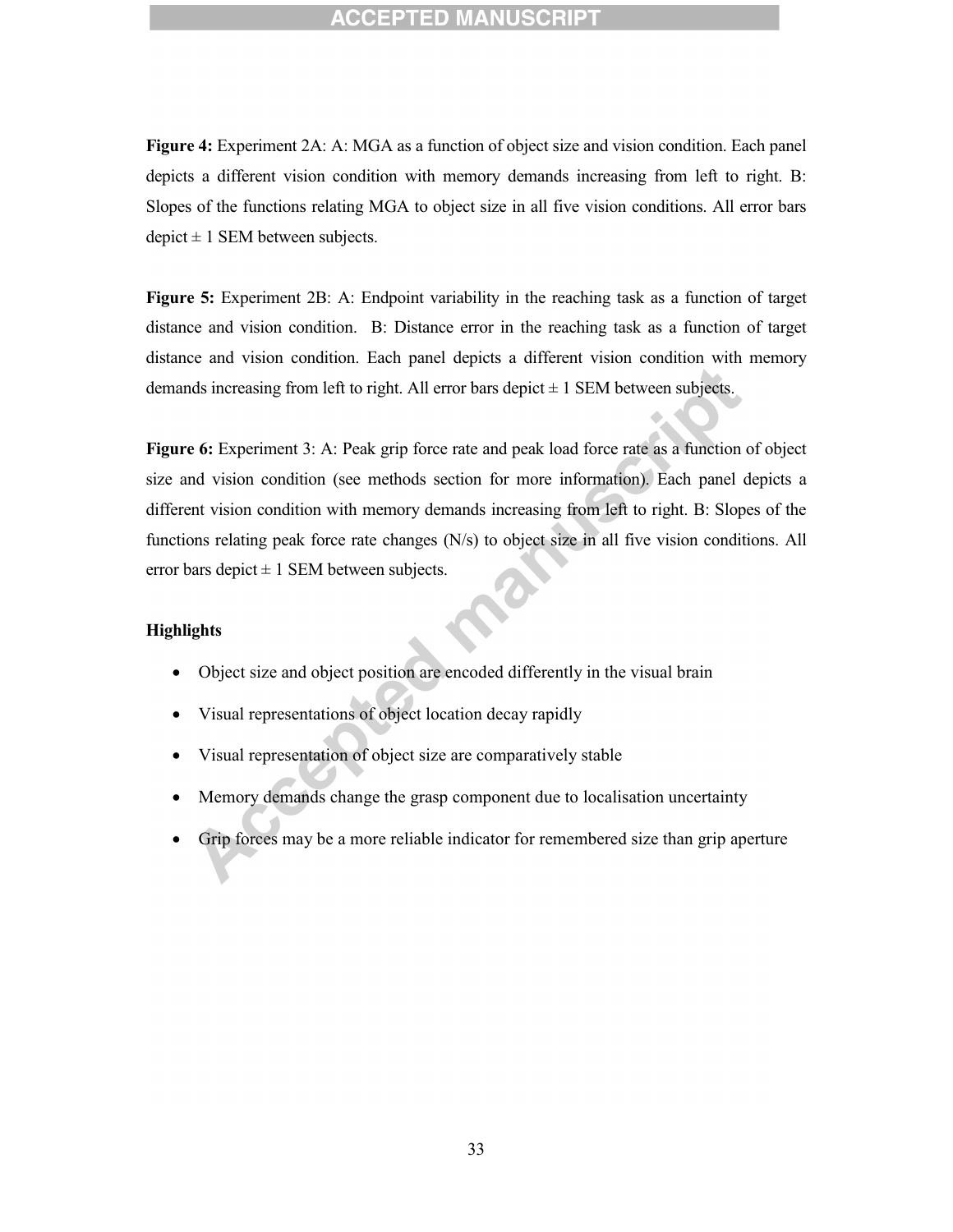

Figure 1





Figure 2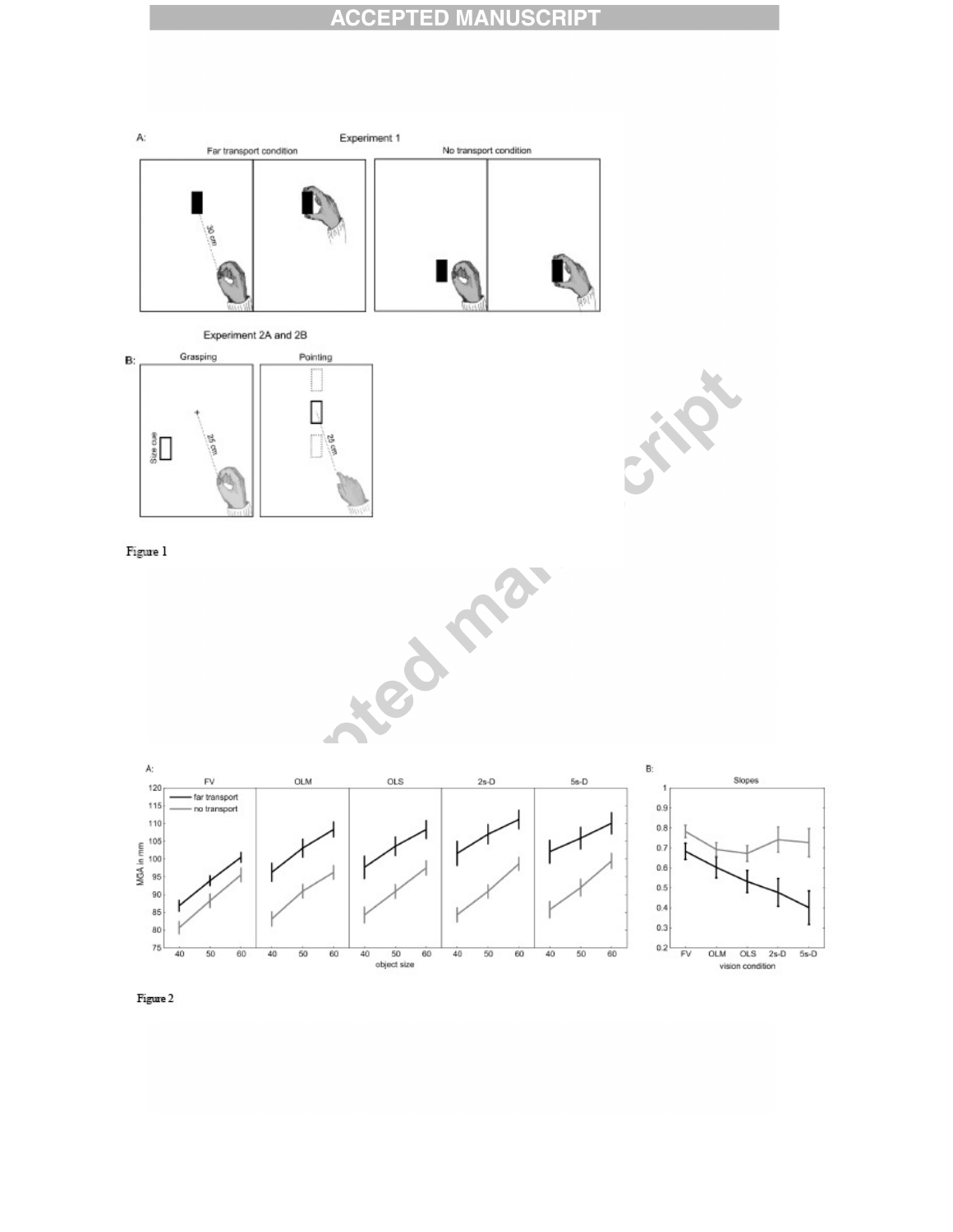



Figure 3

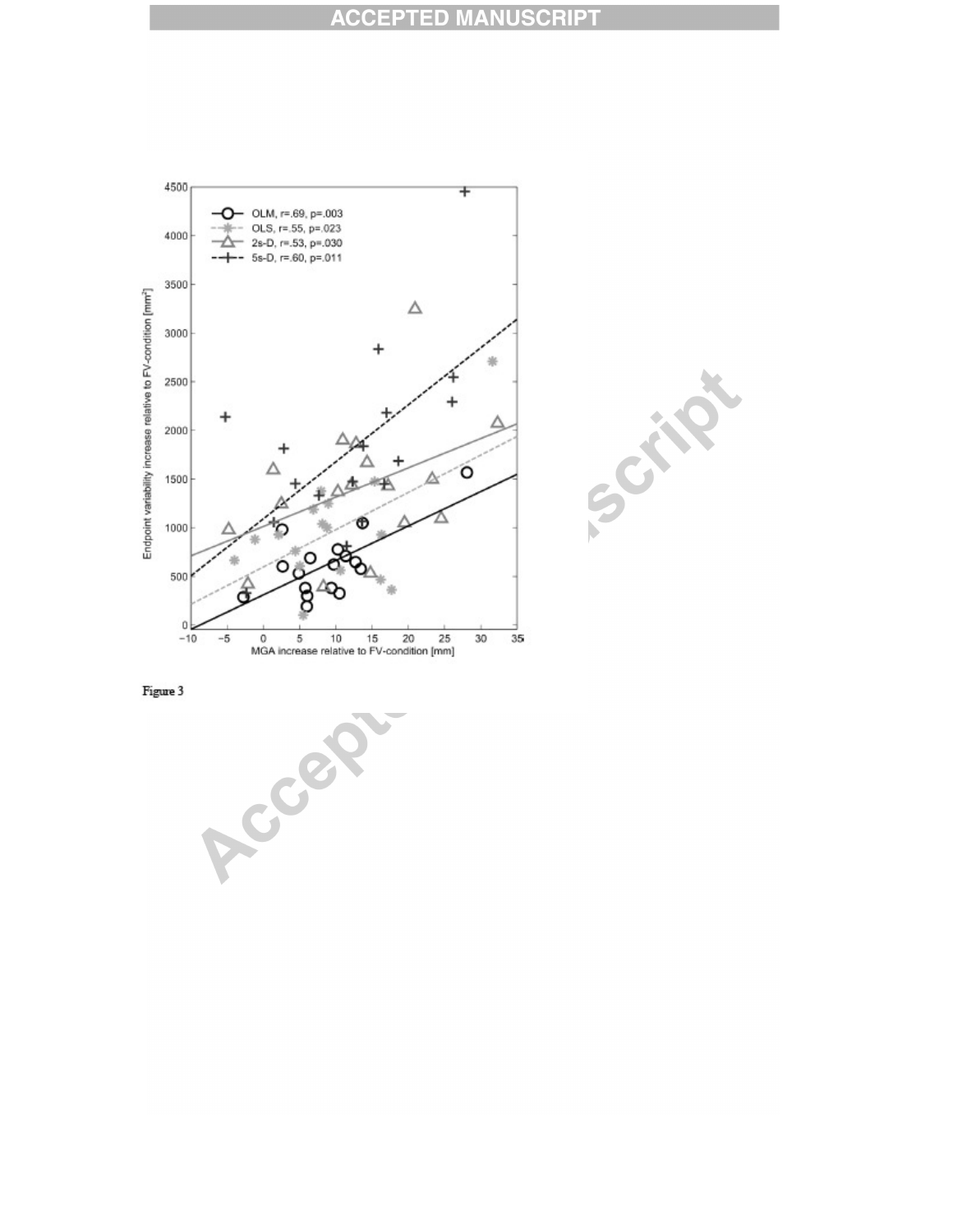